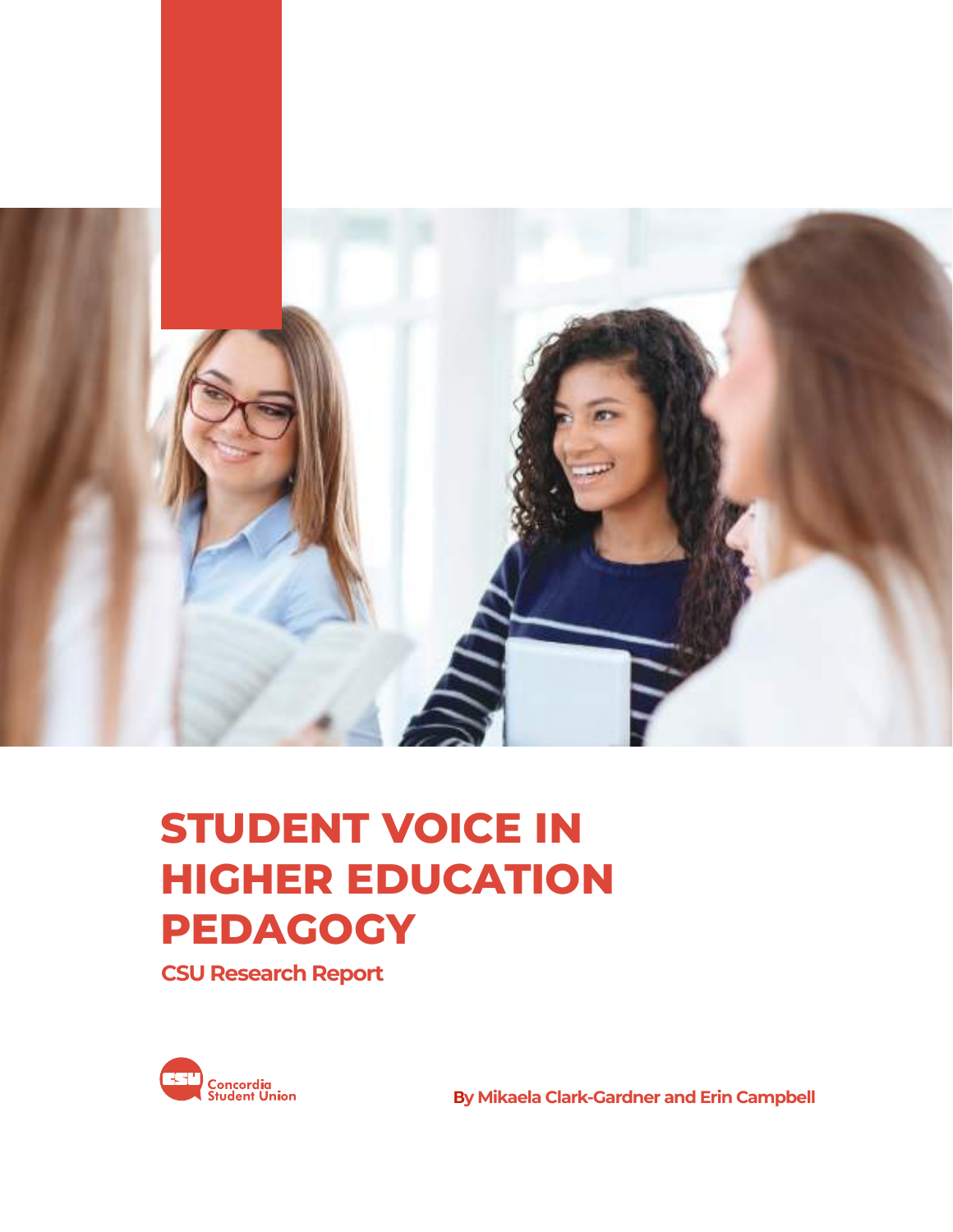# Table of Contents

| Introduction                                                                                                                                                              | 2                              |
|---------------------------------------------------------------------------------------------------------------------------------------------------------------------------|--------------------------------|
| <b>Higher Education Context</b>                                                                                                                                           | 3                              |
| <b>Benefits of Student Participation</b>                                                                                                                                  | 6                              |
| Undergraduate Survey Findings at Concordia                                                                                                                                | 6                              |
| <b>Recognizing Student Realities</b><br><b>Student Voice and Participation</b><br>Qualitative Responses<br>Specific Ways to Increase Student Engagement and Participation | 7<br>8<br>9<br>10 <sup>1</sup> |
| Classroom Pedagogy: A Conversation between Students and Professors                                                                                                        | 12                             |
| Frameworks and Methodologies to Increase Student Voice                                                                                                                    | 15                             |
| <b>Pedagogical Frameworks</b><br>Pedagogical Methodologies                                                                                                                | 15<br>16                       |
| Case Studies of University Structures that Encourage Student Voice                                                                                                        | 19                             |
| <b>Students as Partners</b><br><b>UQAM's Evaluation Agreement</b>                                                                                                         | 20<br>22                       |
| Discussion                                                                                                                                                                | 23                             |
| References                                                                                                                                                                | 24                             |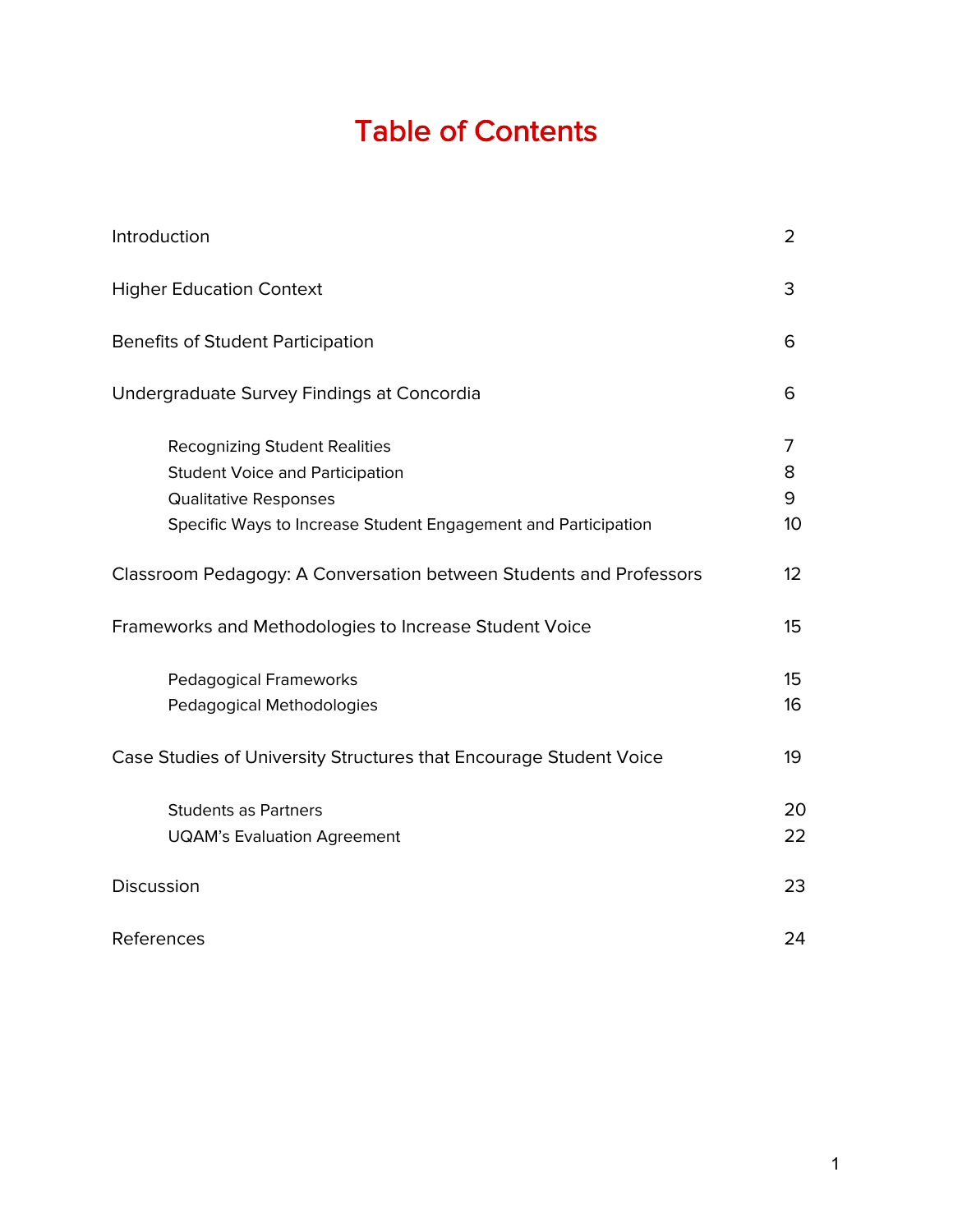## **Introduction**

We are now at a time where international organizations and leading educational researchers emphasize the necessity of student voice in learning (Quaglia, Russell & Fox, 2018). This year, the Concordia Student Union conducted a large mixed method survey, in which the findings showed a large majority of Concordia Undergraduate students want to be more actively involved in their learning, as well as in the decisions made regarding pedagogy within their program. The aim of this report is to review the CSU survey and consultation findings, while providing research and examples of pedagogical methodologies that encourage student agency and participation within higher education pedagogy.

Advancing pedagogical accessibility and next-generation teaching directly aligns with Concordia and the CSU's core values. Student voice is at the forefront of the Concordia Student Union's mission and mandate. One of the union's core values is that accessible, high-quality higher education is a human right. Moreover, the CSU advocates for experiential, hands-on learning opportunities through the undergraduate curriculum, and addressing the diverse interests of Concordia students and their communities. Concordia takes pride in its rich, progressive history as an educational institution known for its accessibility in providing options and accommodations for students, such as having smaller class sizes and providing a variety of night class options.

In 2015, Concordia established nine strategic directions, one of which is Teach for Tomorrow that acknowledges that "Universities need to prepare students for a world that, in many ways, will be dramatically different from today's" (Concordia University, "Teach for Tomorrow"). This statement aligns with the CSU's perspective that students need skill sets to be prepared for an unknown future. In doing so, students need to be active and engaged participants in the university in order to foster a continued desire to learn, adapt, and develop collaborative, creative and critical thinking skills.

Many of Concordia's strategic directions align with increasing student voice within higher education pedagogy:

Teach for Tomorrow: focuses on fostering "a next-generation education that's connected, transformative, and fit for the times." (Concordia University, "Teach for Tomorrow");

Get Your Hands Dirty focuses on the importance of experiential learning, stating that it is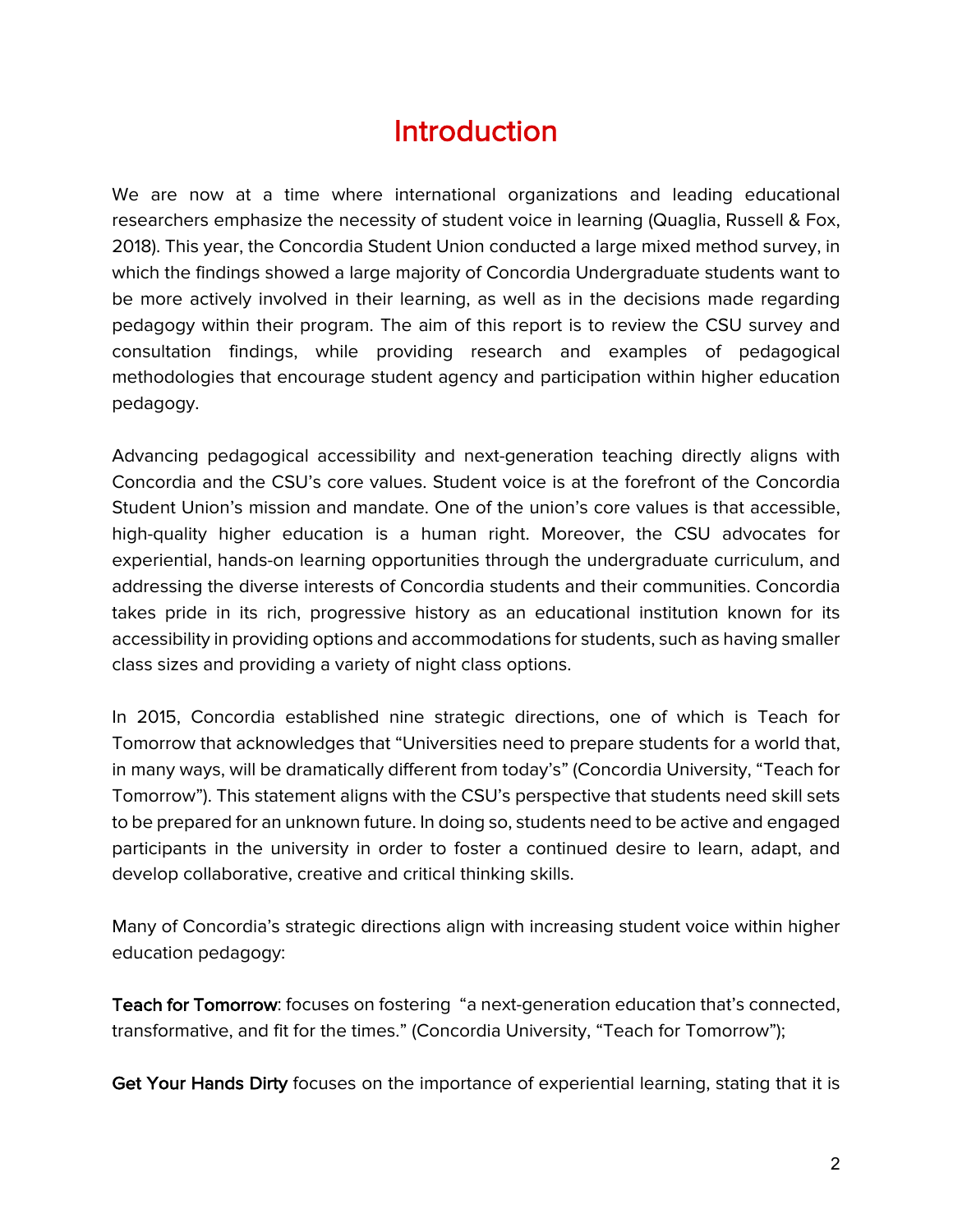the most effective way for students to be engaged, as "it provides students with complex, collaborative tasks and projects that test their conceptual knowledge against experience and situates their learning in real-world contexts" (Concordia University, "Get Your Hands Dirty");

Go Beyond focuses on "push[ing] past the status quo and go the extra mile for members of our community" (Concordia University, "Go Beyond");

Experiment Boldly focuses on creating environments that foster innovation, resourcefulness, constructing new knowledge, and critically thinking (Concordia University, "Experiment Boldly");

These directions have prompted a variety of initiatives to improve teaching experiences and increase student engagement. For instance, more interdisciplinary programs and internship opportunities are emerging, as well as the Centre for Teaching and Learning offering valuable workshops on creating inclusive classrooms. Beyond these directions, Concordia is also committed to Indigenizing and decolonizing pedagogy, and has completed a student health and wellness review.

Given Concordia undergraduates' interest in having more of a say in their education, and Concordia's commitment to advancing pedagogy, the next steps in moving forward involve creating spaces where students are encouraged to participate more within the institution. Shown through both quantitative and qualitative responses, Concordia students understand the conditions which enhance their learning and can offer diverse, unique perspectives to share within the classroom and within the broader institution. Investing time and resources into the development of inclusive outreach, consultation methods, and student partnership — through which students can not only share their ideas, and opinions, but to actively participate in decision-making — provides a more enriching learning environment for experiential learning, collaborating, and developing meaningful partnerships.

## Higher Education Context

Now more than ever, students need to be part of real world decision-making. Students are faced with a complex present and future that carry many unknowns due to the climate crisis, the automation of employment, wealth disparity and inflated costs of living, among other issues. As a result, higher education institutions must lead the way in establishing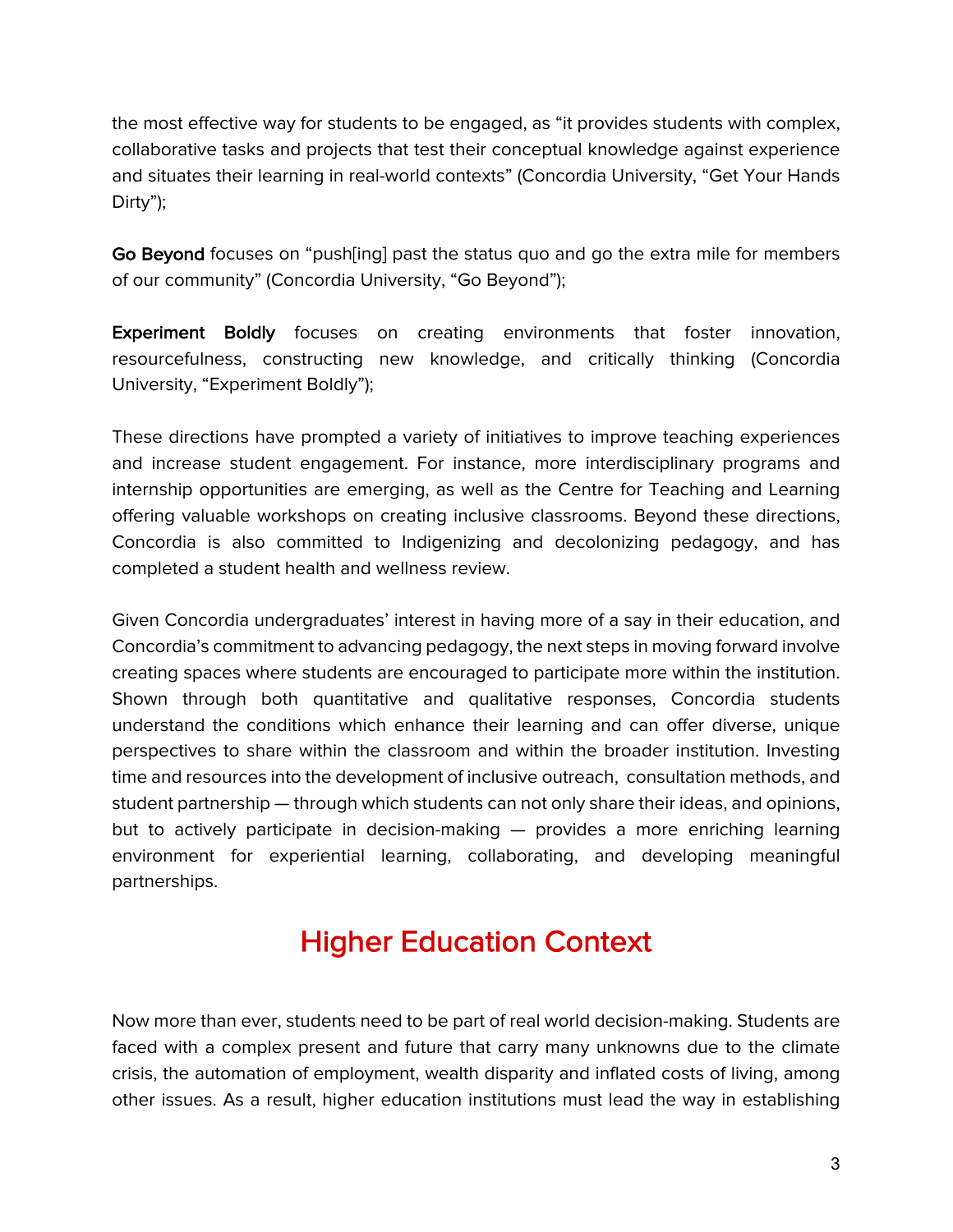space, time and resources for students to develop skills in taking initiative, being part of improving processes, embracing their creativity, thinking beyond current systems, collaborating and communicating well with others, and being active citizens who feel a sense of civic responsibility.

Educational change needs to happen at macro, meso, and micro levels. Therefore, it is necessary to address how the North American political and economic context (macro level) influence higher education structures in ways that make it challenging for students to participate more within their education.

#### Impact of Austerity Measures

Government austerity measures have made substantial cuts to education. The continual reduction of public funds has incentivized North American universities to adopt neoliberal models of corporate managerialism which has normalized "competitive funding regimes", "short-term performance contracts", "privatization of services", "commercialization of research and online teaching initiatives" and "increasing bureaucratization…[to] monitor and measure academic performance and to maximize returns from research" (Peters, 2013, pp.11-13). Behari-Leak (2017) cites Gosling who states that universities are "adopt[ing] business models…to balance their financial scales" (p.485). We can see this in increasing student enrolments (increasing class sizes), increasing tuition and administrative fees (increasing student debt), providing less access to resources and support, and prioritization of time and resources on research over teaching. Furthermore, access to academic funding is becoming exceptionally competitive: professors are under pressure to increase their research funding, with greater emphasis quantifiable output measures and performance targets (Slaughter & Rhoades, 2004; Peters, 2013). An example of this at Concordia is the first strategic direction of the institution being "Double Our Research" (Concordia University, "Double Our Research").

#### Traditional Educational Frameworks

There is increasing recognition of the numerous limitations within traditional teaching models. Traditional models of education center around the ideas of hierarchy, boundary formation, and standardization. Business models of education encourage traditional education frameworks through the promotion of productive efficiency with unrealistic time frames and not allocating necessary resources, limiting the possibilities of thoroughness, quality and establishing meaningful processes. A Concordia student from the 2019 CSU Survey responded to the question, "Do you have any comments about your experience in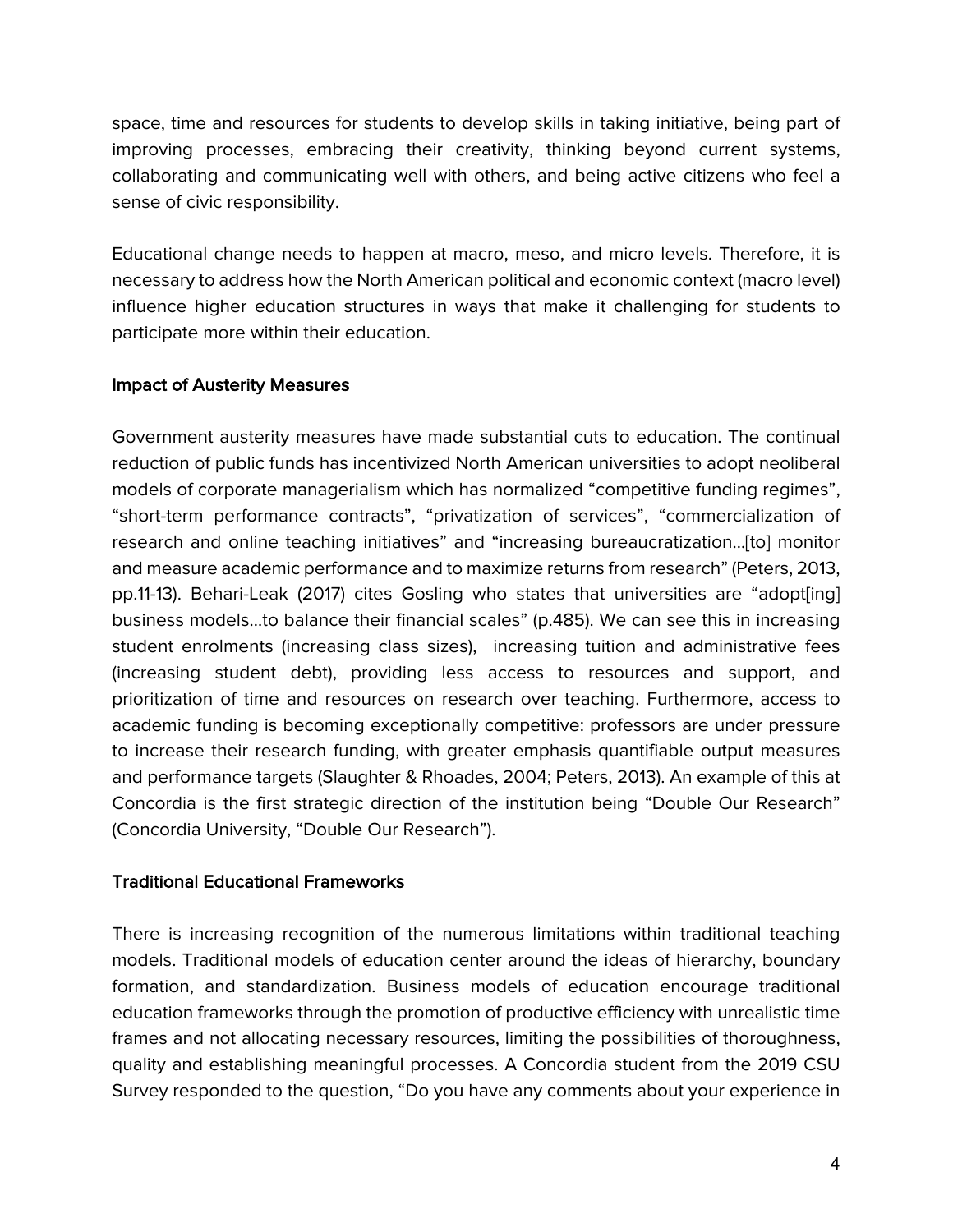#### Academia?" saying:

"I find that although I get very good grades I haven't actually learned anything practical from my professors, with few exceptions. I have doubts about the practical use of my degree after graduation. This is not to say that this is a characteristic of Concordia in particular, but just a sad state of the standardized institutions in general in North America." (Clark-Gardner & Idris, 2019, p.5)

Considering the pace of economic, technological, and social change, teaching practices and classroom structures have been slow to evolve (Darling-Hammond, 1996). The predominant model of higher education continues to position the student as "passive consumers of, rather than participants in" their learning (Healey, Flint, & Harrington, 2014, p.7). The current economic austerity measures and increasing prominence of business models within higher education contribute to maintaining traditional practices of pedagogy through its focus on quantity and outcomes. For instance, the focus on quantifiable indicators, such as GPA, as the main, often sole, indicator of student success. The pressure to have a high GPA creates a learning environment where "students come to feel less powerful and thus act subserviently to earn good grades" (Morrison, 2008, p.9). Moreover, university class syllabi tend to cover large amounts of content with numerous assignments that can inhibit deeper learning and long-term retention of knowledge (Lujan & Dicarlo, 2006). The average course workload is becoming increasingly challenging for students, in an economic climate where costs are steadily increasing, and the majority of students are working part-time (Clark-Gardner & Idris, 2019, p.5).

Educational reformer and philosopher John Dewey is one example of someone who has critiqued traditional models of education since the late 19th century, and whose work remains relevant to this day. Dewey (2015) argues that traditional education often teaches knowledge as a static, finished product "with little regard either to the ways in which it was originally built up or to changes that will surely occur in the future" (p.19). How can educators prepare students within traditional models of education if future employment, technology, and skill sets are rapidly changing or have not yet been actualized? And, what is the role of educators if students have unlimited access to material and information? Dewey states that it is "a mistake to suppose that acquisition of skills in reading and figuring will automatically constitute preparation" (p.19). Instead, he emphasizes the importance of creating educational experiences that promote a continued desire to learn. Pedagogical frameworks that encourage a continued desire to learn emphasize the importance of process, and experience in creating multi-disciplinary and egalitarian structures of learning. Klein (2006) states that these frameworks of pedagogy "call attention to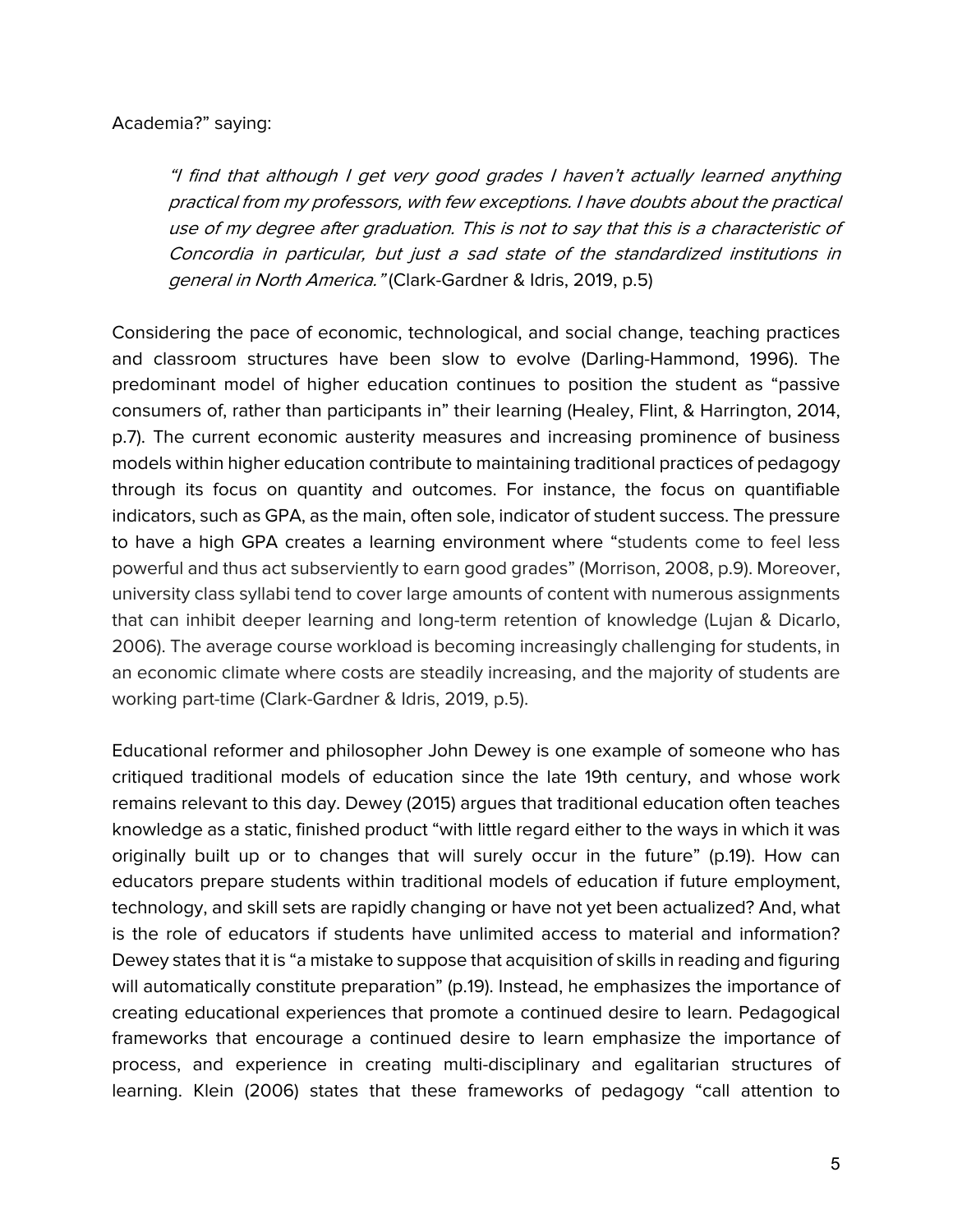boundary crossing and blurring, integration and collaboration, cross-fertilization, interdependence in epistemological and social environments characterized increasingly by complexity, nonlinearity and heterogeneity" (p.11).

## Benefits to Student Participation

Creating spaces where the diversity of students have opportunities to voice their strengths, needs, concerns, ideas and dreams furthers Concordia's "ongoing commitment to providing accessible advanced education" (Concordia University, "Embrace the City, Embrace the World"). Research from fields of sociology, psychology, and education highlight a variety of beneficial outcomes from utilizing more democratic practices and participatory methodologies in the classroom. Some of the benefits outlined include:

- Enhanced confidence and enthusiasm (Healey et al., 2014)
- "Increased intrinsic motivation and determination in learning" (Bennis, n.d.)
- Engagement in process, not just outcomes of learning (Healey et al.)
- Responsibility for, and ownership of their own learning (Healey et al.)
- Deepening understanding of and contributions to the academic community (Healey et al.)
- Fosters cooperative learning and collaborative problem-solving (Klein, 2006)
- The ability to connect academic and workplace learning (Carnell & Fung, 2017)
- Higher student attendance and achievement (Bennis, n.d.)
- Greater creativity and conceptual learning (Bennis, n.d.)

## Undergraduate Survey Findings at Concordia

The majority of undergraduate students share a common interest of wanting to participate more in decision-making around their learning and overall experience at Concordia. In 2019, the CSU implemented the Annual Undergraduate Survey (AUS) to provide a platform — in addition to the existing platforms of referendum questions, the Council of Representative meetings, occasional surveys  $-$  for students to annually voice their opinions, ideas, and feedback to the union within a comprehensive survey, in order to keep up to date on issues concerning students. The survey covers a range of topics, largely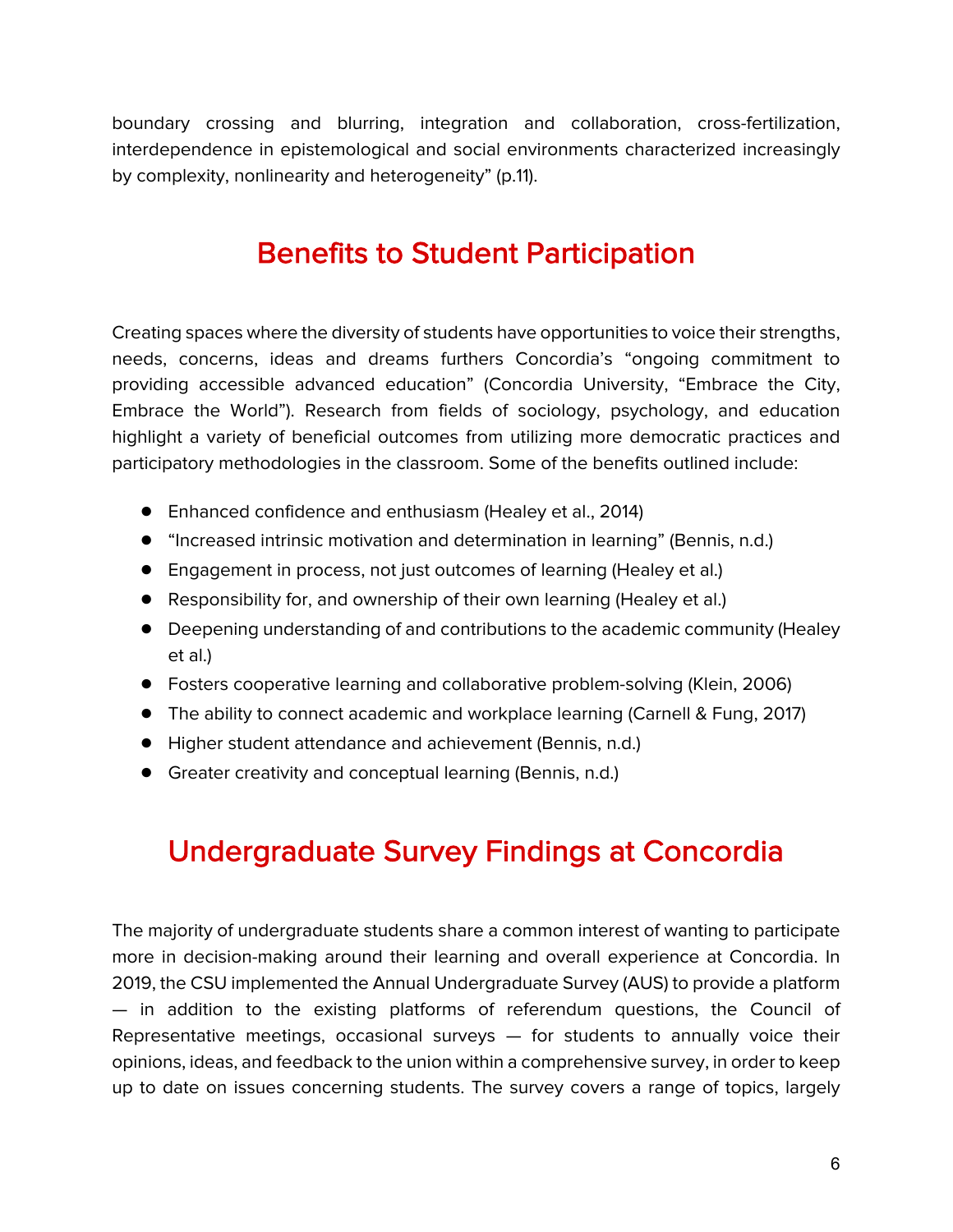pertaining to students' experience in the classroom. 2019 was the annual survey's first year, where we received 1023 Concordia undergraduate responses, with the majority of respondents between the age range of 21-24 (47%), female (63%), white (63%), and Quebec residents (76%) (Clark-Gardner & Idris, 2019, p.4).

#### Recognizing Student Realities

As mentioned in *Higher Education Context*, students are increasingly facing higher instances of financial precarity due to increasing living and tuition costs. As a result, many students feel financially stressed and find it necessary to work part-time during their studies. Moreover, the large quantity of course materials and evaluations per course has resulted in students experiencing a negative impact on their mental health. This is shown as a reality for many Concordia students:

49% of Concordia undergraduate students surveyed work part-time (p.5).

56% of Concordia undergraduate students shared that they are "almost always" or "always" feel financially stressed (p.20)

21% "some of the time" 23% "hardly ever" or "never"

49% of student respondents indicated that they "hardly ever" or "never" feel that their homework is appropriate or proportionate to the amount of credits received (p.5).

32% "some of the time" 19% "almost always" or "always"

56% of students relayed that they "almost always" or "always" feel that the amount of course work affected their mental health (p.7).

22% "some of the time" 12% "hardly ever" or "never"

The data portrays that over half of surveyed students indicated experiencing financial stress and/or mental health impacts from high course work loads. Deregulated tuition rates, administrative fees, and course criteria are under the university's control, however, student responses indicate that the university's financial and academic expectations can be out of touch with student realities and thereby not effectively supportive of students' academic success. These survey findings highlight that Concordia needs to strengthen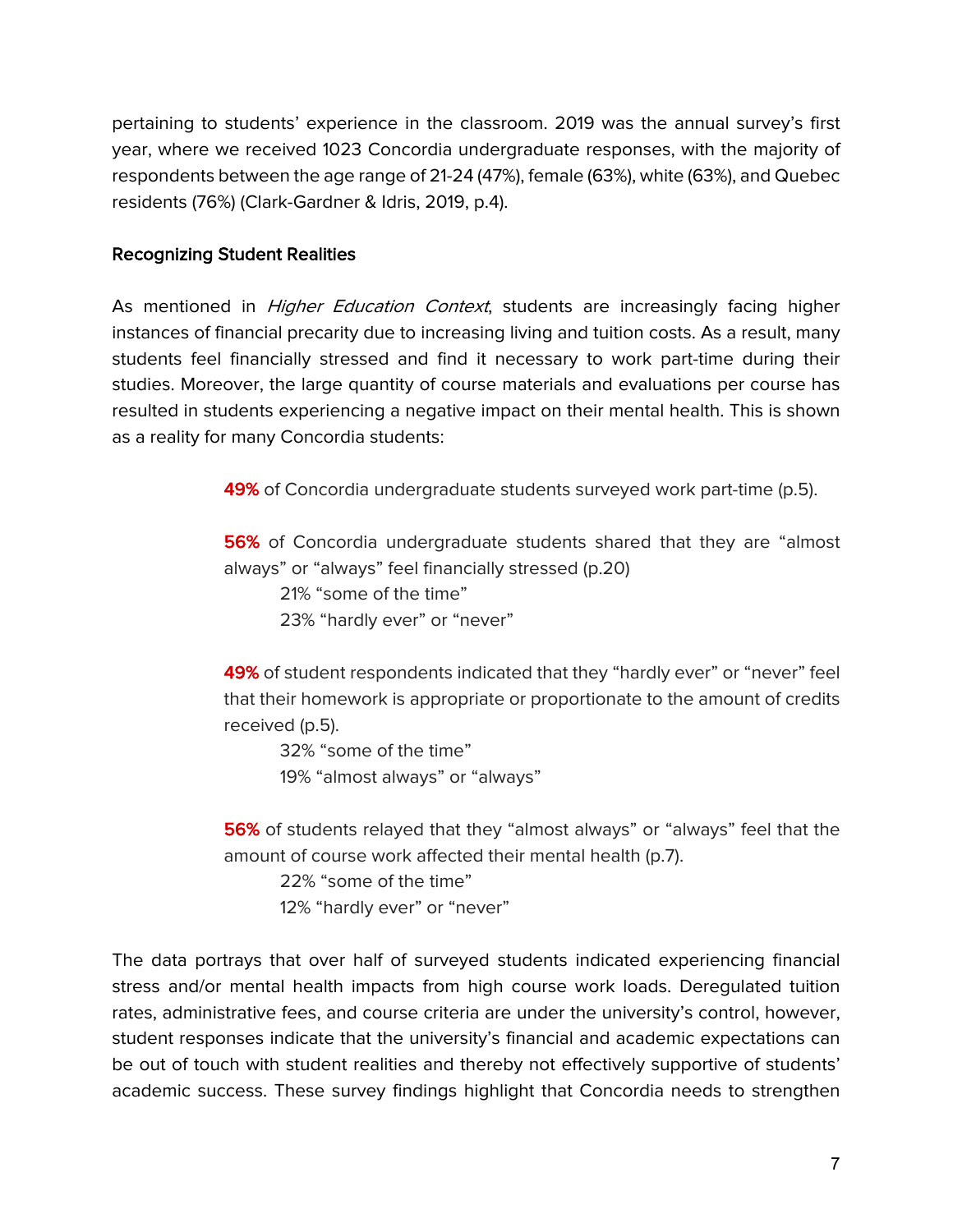their recognition of and responsiveness to students' complex, challenging realities and implement university policies that create accessible (including financially) learning environments for students. The best way to be in touch with student realities is by having student perspectives at the table and contributing to these policies and decisions. This involves a change in university processes and priorities. Namely, when the university is working within a business model system, there is a prioritization of increasing funds over accessibility and recognizing success based on outcomes over process. With regards to financial decisions, for instance, it is important to assert that including only one or two students within the consultation or decision-making process can be tokenistic, not inclusive or impactful, as students often feel that decisions will stay the same whether students are present or not.

#### Student Voice and Participation

The results from our 2019 dataset shows that a large majority of Concordia undergraduate students want to have more of a say in providing feedback and being part of decisionmaking in regards to their learning and program of study:

72% "almost always" or "always" want a say in how they learn (p.18).

61% "almost always" or "always" want a say in what they learn (p.6).

61% "almost always" or "always" want a say in how they are graded (p.18).

61% "almost always" or "always" want a say in university decision-making and policy (p.18).

The next highest response for each question is "some of the time" ranging from 24% to 31%. Less than 10% of students said that they "hardly ever" or "never" want a say in how they learn (4%), what they learn (7%), how they are graded (8%) or university decisionmaking and policy (9%) (p.18).

Although over 90% of students indicated that they would like to have a say "always", "almost always" or "some of the time" in relation to their program, curriculum, syllabi, teaching styles, and types of assignments, many students responded that their current experience does not offer these opportunities. The majority of students stated that they "hardly ever" or "never" have a say in how they are evaluated (69%), or in university decision-making and policy (57%). Just under half of the students stated that they "hardly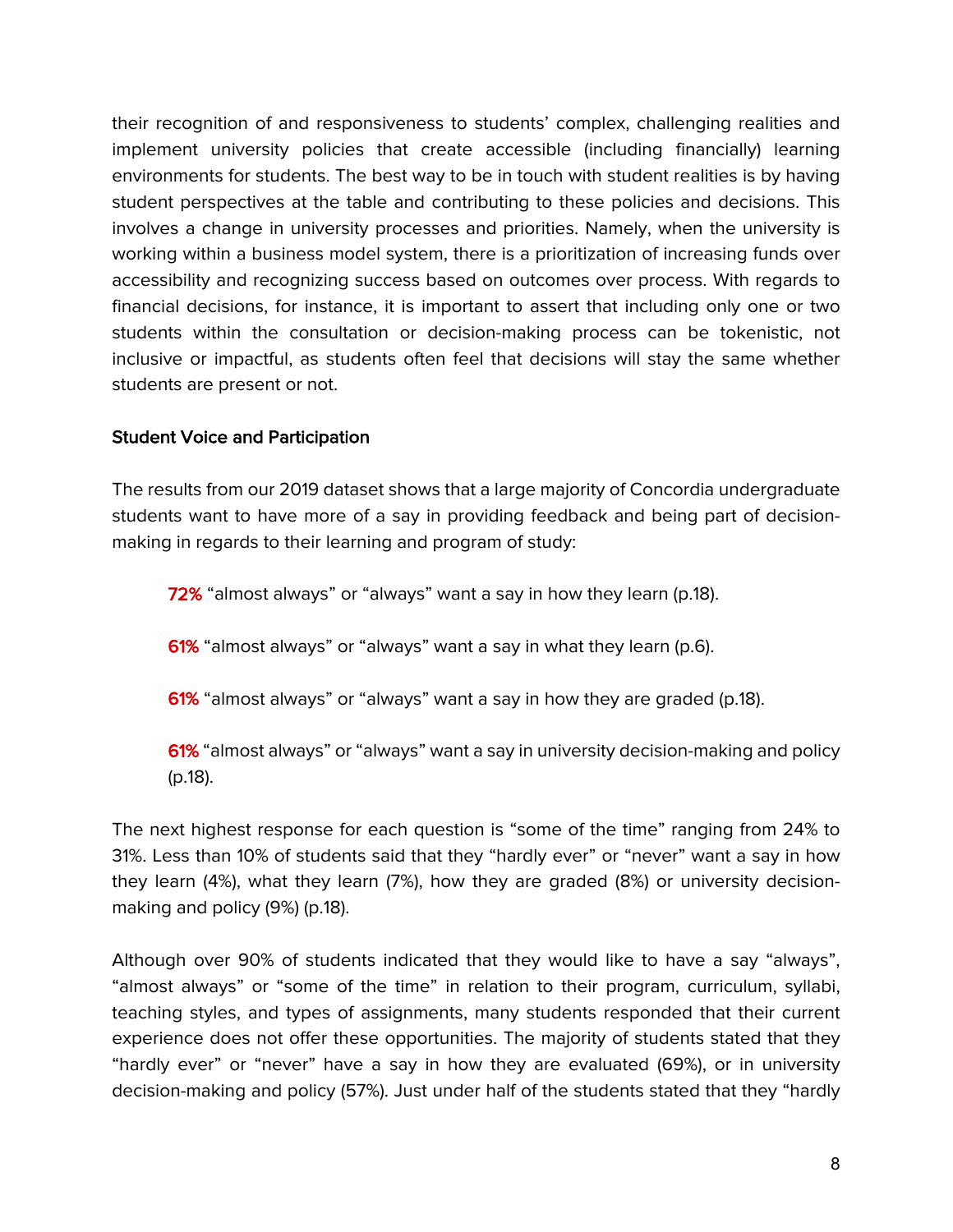ever" or "never" have a say in how they learn (46%) or what they learn (48%) (p.6).

#### Qualitative Responses

From the responses to the open-ended question, "Do you have any comments about your experience in Academia?", it is evident that Concordia students can clearly articulate their concerns, insights and ideas in regards to pedagogy and their learning experience. Some main themes from student responses were a need for more hands-on learning experiences, diversifying types of evaluation, and diversifying teaching methods.

#### Hands-on, practical learning experience

"I wish it were more practical and hands-on so that I can learn beyond the four walls of my classroom or pages of my textbook" (p.8).

Although there are university initiatives to increase experiential learning at Concordia, many students mentioned that they felt there was not enough experiential learning within their program. This may be due to experiential learning opportunities being only available within certain faculties and departments, for instance, there are currently no co-op options for Fine Arts students. Moreover, these opportunities are generally additional experiences to have outside of their required courses and have restrictions (e.g. minimum GPA restrictions, and full-time status) that are not accessible to all students.

#### Diversifying types of evaluation

#### "Concordia places far too much grading emphasis on exams and tests (p.8)"

"It would be nice to improve the exam situation, less weight on finals maybe. Or allowing to learn other skills than memorizing. If team-work was allowed during finals, skills such as cooperation, time management and team work could be improved. It doesn't make much sense to be tested on things that can be looked up quickly and memorized" (p.8).

#### Diversifying Teaching Methods

"Since starting at Concordia, I've felt as though very few professors actually care about the teaching part of their job and are far more concerned with their own research affairs." (p.8)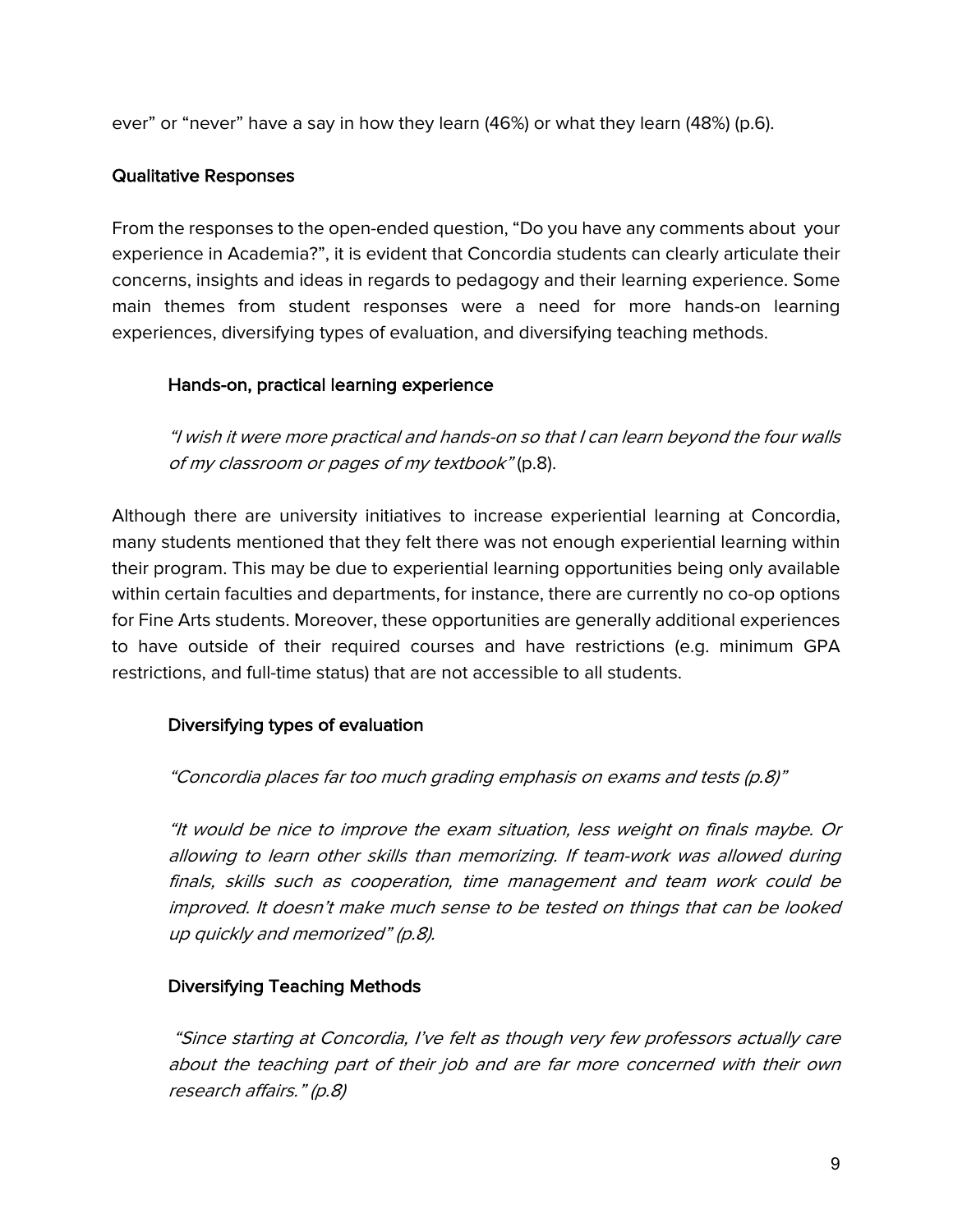"Professors should be people with good teaching ability rather than simply being a researcher who is forced to teach." (p.8)

Many students say that there is a need for professors and the university as a whole to prioritize enhancing learning environments. Responses indicated that professors being experts in their field, is not synonymous with being a good teacher. Other students indicated that they have a mixture of "thoughtful, engaged, interdisciplinary people offering rich and nuanced pedagogy… [and] some professors obviously have never thought about teaching before landing the position and are doing the bare minimum." Other notable comments were that describing teaching methods as "monotonous", and professors not making themselves available enough for their students.(p.8)

#### Specific Ways to Increase Student Engagement and Participation

We asked students their opinion on four specific ways they could be more engaged and actively participating at the university. A large majority of students would like Concordia to implement the following:

#### More opportunities to learn outside of the classroom and in the Montreal community (p.6)



74% of students would like to have more opportunities to learn outside of the classroom and in the Montreal community

> Faculty breakdown of students responding "Yes": 81% Fine Arts 74% Arts & Science 70% JMSB **68% GCS**

12% of students responded "No"

13% of students responded "I don't know"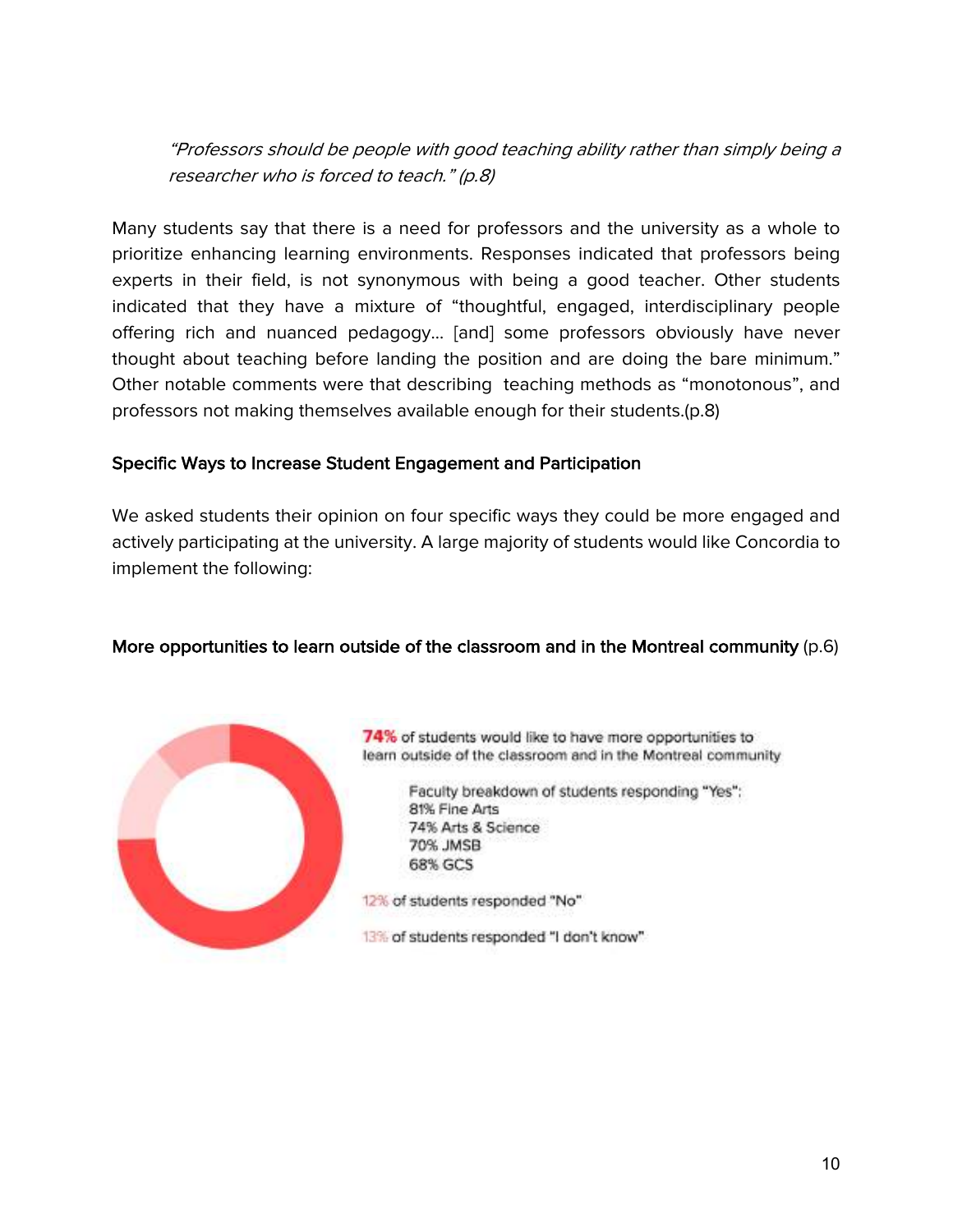#### Providing students with choices of assignments (p.6)



Feedback to professors mid-way through the semester on the quality of their teaching in order for them to re-evaluate and improve their pedagogical tools. (p.6)



84% of students would like to be able to give feedback to professors mid-way through the semester

> Faculty breakdown of students responding "Yes": 85% Arts & Science 84% GCS **81% Fine Arts** 81% JMSB

7% of students responded "No"

9% of students responded "I don't know"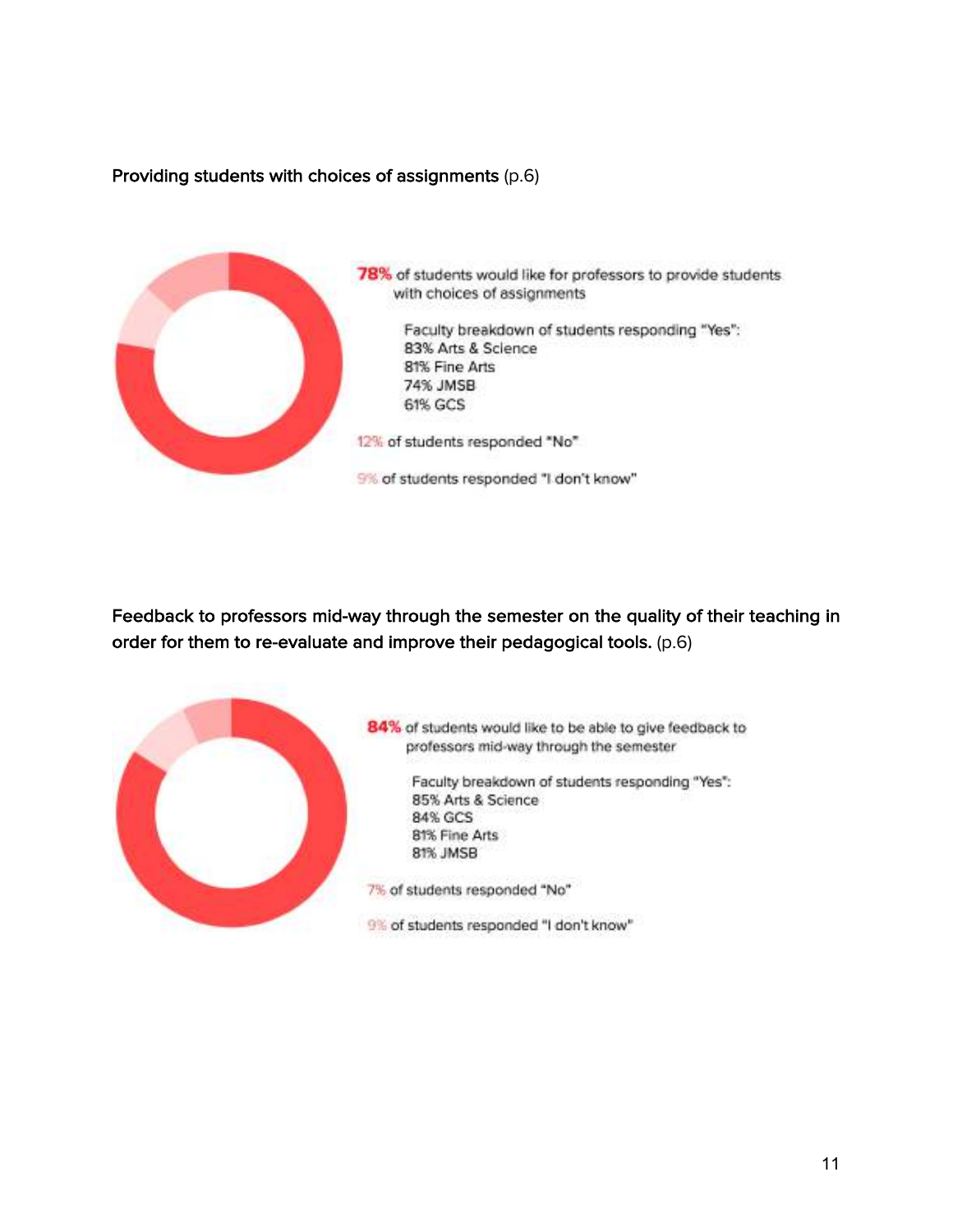Increasing student representation on university boards and committees (e.g. Senate, Board of Governors, Standing Committee on Sexual Violence) (p.6)



# Classroom Pedagogy: A Conversation Between Students and Professors

With the results from the survey indicating that students would like to have more voice and agency in their learning, the CSU co-organized a workshop with the Fine Arts Student Alliance (FASA) called Classroom Pedagogy: A Conversation Between Students and Professors on April 25th, 2019 in the SenseLab. The event received a high level of interest through our social media outreach, over 250 people were interested in attending, further demonstrating that students would like to be part of discussions around pedagogy.

Given the fundamental power dynamics between professors and students, it is especially important to create a space that encourages students to speak openly and honestly without repercussions. Small group discussions in spaces that are comfortable and allow people to move around easily tend to be more conducive to meaningful connection and sharing. The workshop created an open, welcoming and intimate space wherein attendees from across the university could share knowledge and converse about fostering more inclusive teaching practices and learning experiences. Similar gatherings could be initiated — either faculty-specific or across faculties — as a way to share ideas and receive regular feedback from members of the Concordia community, and thereby creating spaces for students to participate and contribute to pedagogy at Concordia.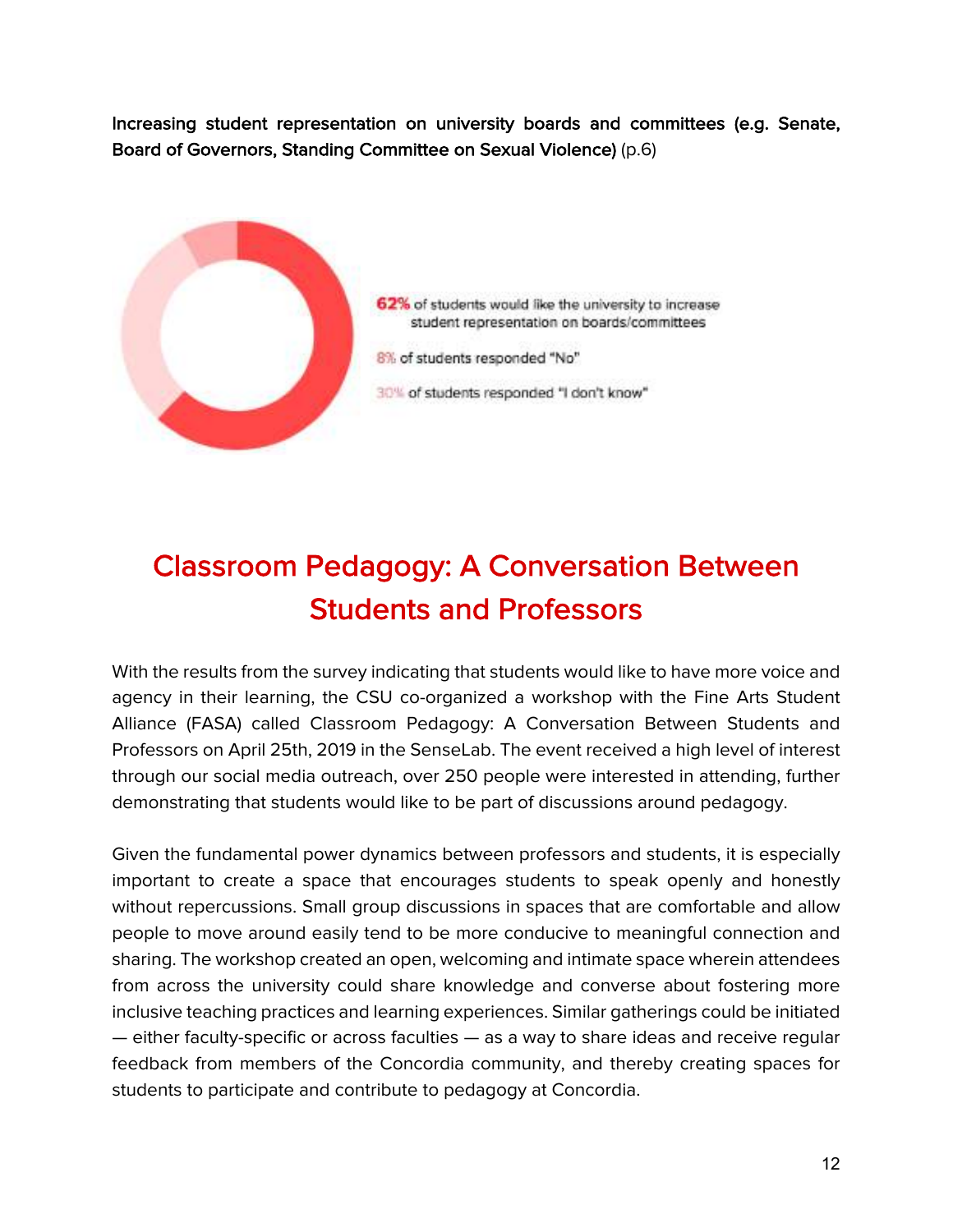During this facilitated conversation, participants highlighted these three main themes:

#### Student evaluation

- Most students expressed a shared concern of "having to learn how to get good grades rather than learning." (anonymous, personal communication, 2019, April 29)
- A desire to have more diverse forms of assignments and evaluation (e.g. peer evaluation and self-evaluation).

#### **Courseload**

- A need to focus more on quality of learning over quantity: "An essay is like a borscht, it needs to have time to ferment. An essay is a meal; it needs to be whole no matter the size of the paper." (anonymous, personal communication, 2019, April 29)
- Large courseloads (covering a lot of material and having many assignments) can create unrealistic expectations that can impede sustained learning and academic success, as well as negatively affect mental and physical health.

#### Learning environment

- Large class sizes, particularly for introduction courses, can result in alienating and inaccessible learning experiences for first-year students.
- A desire for increased student responsibility in regards to having choices and contributing to decision-making, resulting in more ownership of their own learning experiences.
- Slow pedagogy was mentioned throughout the conversation, in regards to focusing on in-depth and process-based learning.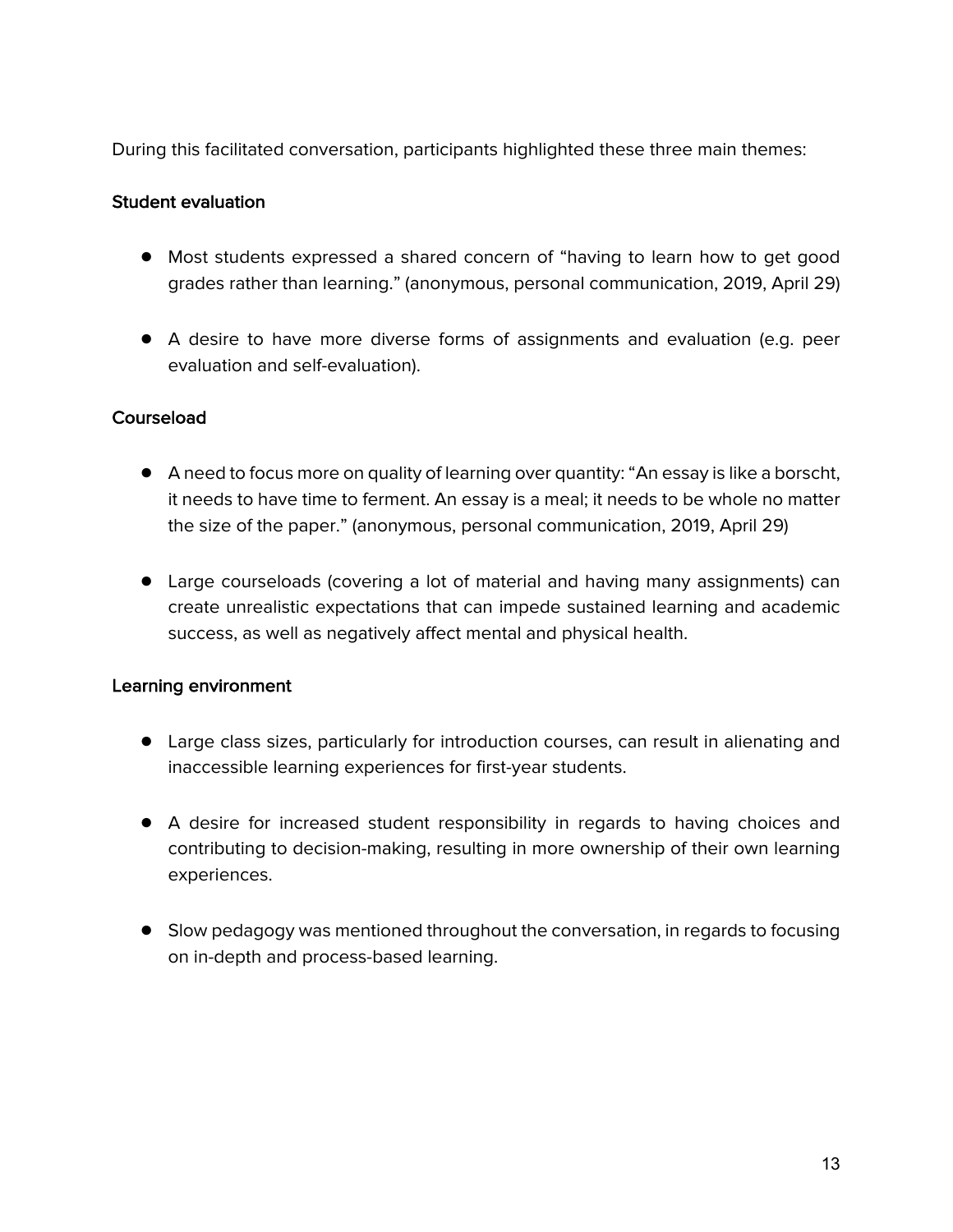

Photos by Hannah Ewen (2019) at Classroom Pedagogy Event.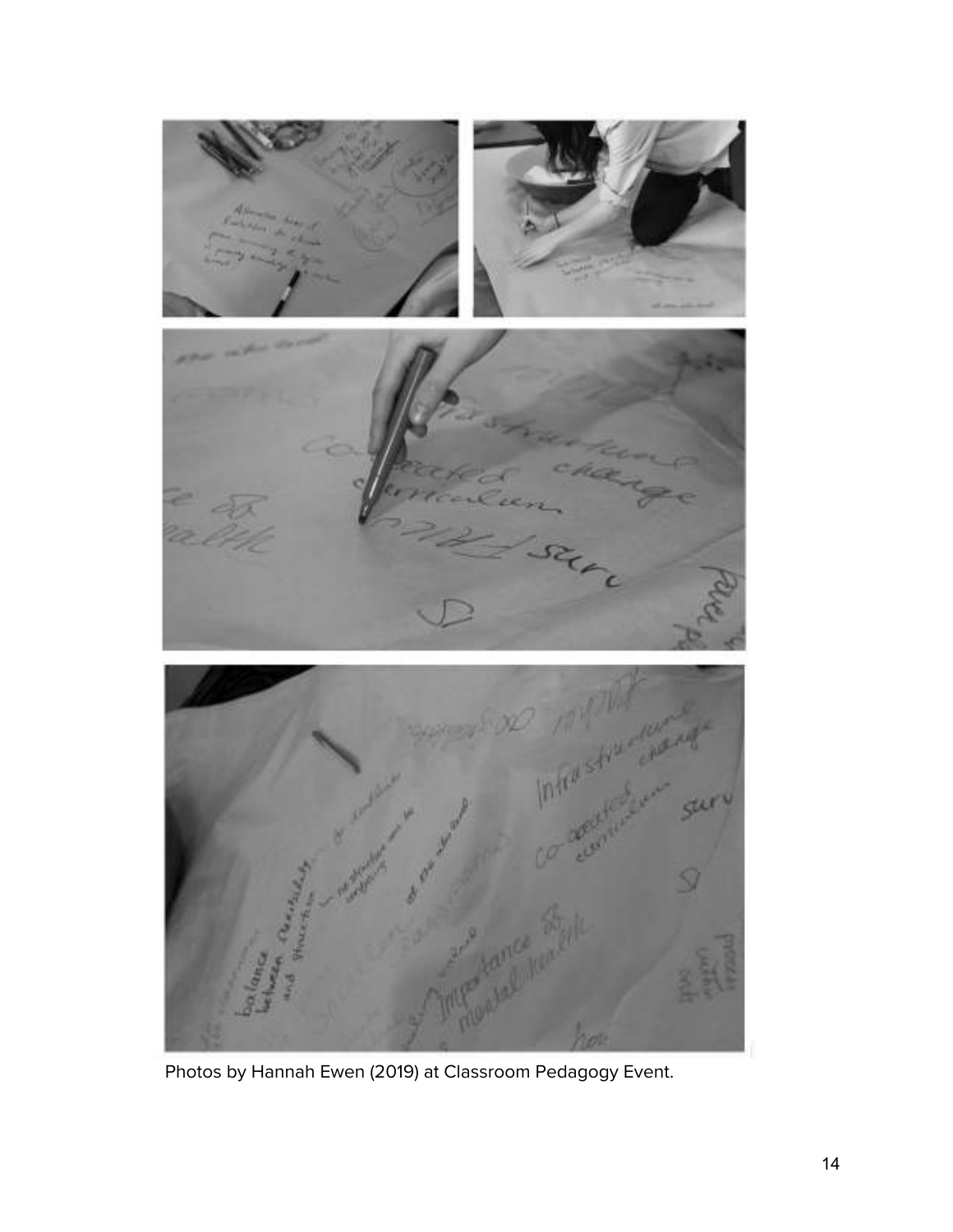# Frameworks and Methodologies to Increase Student Voice

There are a variety of pedagogical entrance points that focus on encouraging student participation and voice within the classroom. The following frameworks relay some of the relevant approaches to promoting greater student voice and engagement. We begin with examples of broad pedagogical frameworks, then look at specific practical approaches and methodologies that relate and reflect the above theoretical frameworks in different ways.

### Pedagogical Frameworks

#### Learner-centred Pedagogy

This framework is based on the idea that students must be active in constructing their own understandings of the world, with support from the teacher. The traditional teaching functions of "telling, delivering, directing...are replaced by the models of mentor, mediator, facilitator, coach, and guide." (Klein, 2006, p.15). Emphasis is put on professors responding to student work through comprehensive feedback and providing divergent questions. Furthermore, students often have a say in the selection of learning tasks as well as how the task is completed (Mascolo, 2009).

#### Co-constructivism

Constructivist theory is based on an understanding that knowledge and meaning are constructed through experience. Constructivist theories highlight the importance of comprehensive, integrative learning rather than fact retention and recall. A coconstructivist approach focuses on shared responsibility of learning and collaborative construction of knowledge. Co-constructivism focuses on facilitating learning environments that encourage open dialogue, as dialogue "prompts reflection, critical investigation, analysis, and construction of knowledge" (Carnell, 2007, p.31).

#### Democratic Pedagogy

Within a democratic classroom, knowledge is seen as being "created and shared by both professor and student" (Egbo, 2009, p.113). Dewey describes democratic pedagogy as "more than a form of government, it is primarily a mode of associated living, of conjoint communicated experience" (Dewey, 2015, p.87). This participatory structure is based around students and professors working as partners in learning and decision-making, which cultivates student responsibility and accountability, as well as collaboration,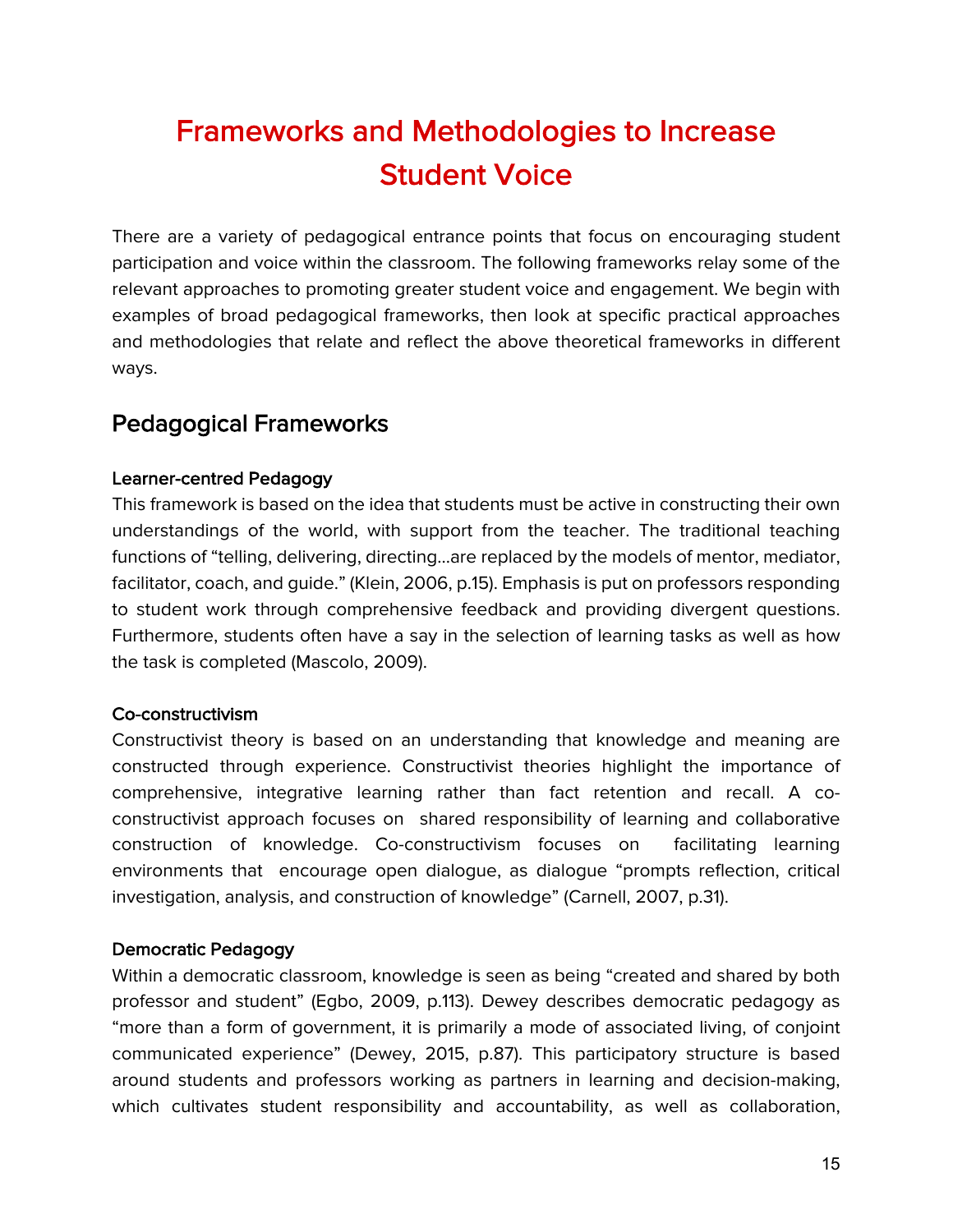negotiation, listening and communication skills. Furthermore, "sincerity, openness, civicmindedness, freedom, equity, respect for self and others, solidarity...a sense of belonging" are essential qualities in fostering a democractic space in order to create "an ongoing forum where students thoughts are valued and where the needs of the group are addressed" (Egbo, p.113).

### Pedagogical Methodologies

#### Universal Design for Learning

Within a learner-centred pedagogy, UDL is often used as a set of principles as a way to create more accessible learning environments across ages, abilities, and disciplines. It is based on three primary principals: multiple means of representation, multiple means of action and expression, and multiple means of engagement (Wideman & Odrowski, 2012). UDL guides the design of teaching methods, materials and assessment by customizing and adjusting to meet individual needs. For instance, offering varied ways in which students can express what they have learned, could mean providing students with choices of assignment formats (i.e., essay, video, presentation, exam, etc.).

#### Experiential Learning

Paulo Freire (2005) states that education "must begin with the human-world relationship", as we "do not exist apart from the world, apart from reality" (p.85). Experiential learning is a broad term that can take different forms within and outside classroom spaces. Fry, Ketteridge & Marshall (2009) defines experiential learning as "the notion that understanding is not a fixed or unchangeable element of thought and that experiences can contribute to it's forming and re-forming" (p.15). As mentioned earlier when reviewing the qualitative responses from the CSU's annual survey (see Undergraduate Survey Findings at Concordia), Concordia students specifically indicated that they want more practical application and hands-on learning opportunities. Moreover, only 45% of Concordia students indicated that they felt that their program prepares them for a related workforce or to pursue further education (Clark-Gardner & Idris, 2019, p.5).

Inquiry-based/problem-based approaches aim to go beyond subject knowledge into applying real-world problem solving and exploration. Problem-posing education allows the student to "perceive critically the way they exist in the world…[seeing] the world not as a static reality, but as a reality in process, in transformation" (Freire, 2005, p.83). Furthermore, there is substantial evidence in the "effectiveness of this approach in stimulating deep and retained learning" (Healey et al., 2014, p.8).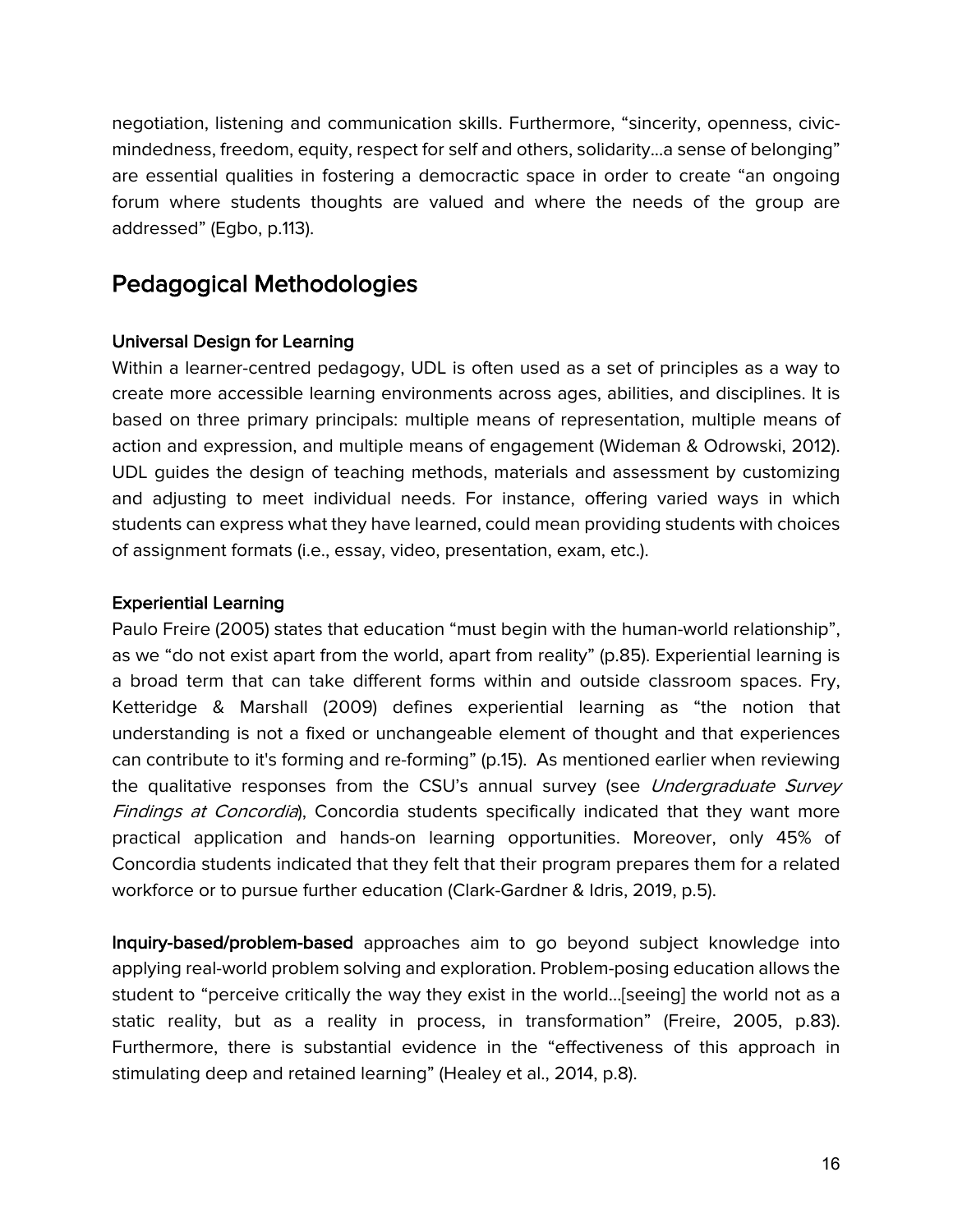Collaborative learning through group discussions, group projects, and even group evaluation can enhance experiential learning. However, it can become a negative experience for some students if they are not given a reasonable amount of class time to work together, and if there are not thought-provoking prompts or a framework to work within.

Linking teaching and research can provide opportunities to use critical thinking, problemsolving, and practice research methodologies while entering new spaces beyond the classroom for learning (research facilities, such as labs or libraries). Integrating research and teaching goes hand-in-hand with Concordia's focus on doubling research.

Transdisciplinary, interdisciplinary, and multidisciplinary approaches work together to encourage creative, versatile thinking through juxtaposition and blurring boundaries across and beyond disciplines to make connections and construct new knowledge (Klein, 2006).

Praxis is a transformative learning process that aims to address the complexities of real systemic issues through critical reflection, and building community to enact social change (Freire, 2005). Praxis also involves an emphasis on "agency and competence, using pedagogies guided by engaged, 'whole-person' and transformative approaches to learning" (Ryan & Tillbury, 2013, p.5).

#### Engaging Dialogue

Freire (2005) emphasizes that dialogue is an "indispensable component" within learning processes that "characterizes an epistemological relationship." (p.17). This indicates that dialogue cannot be confined to being solely an instructional technique or tactic (p.17). Learning through dialogue requires a commitment to allow time and space for learning to continue, which demands "unlearn[ing] the habit of stopping thought" and "cutting learning off" (Manning, 2015). Substantive, engaged dialogue is not "asking close-ended questions with one word or short answers" or when the professor self-answers (Egbo, 2009, p.113). When dialogue goes beyond looking for predetermined answers, it can become a medium that provokes exploration. Using prompts can be an effective method to stimulate student participation. Prompts that have enabling constraints, meaning that it provides a structure that is "oriented between the familiar and the uncertain" can guide students into a space where they can both connect with the question, while also challenging themselves (Castro, 2007, p.8).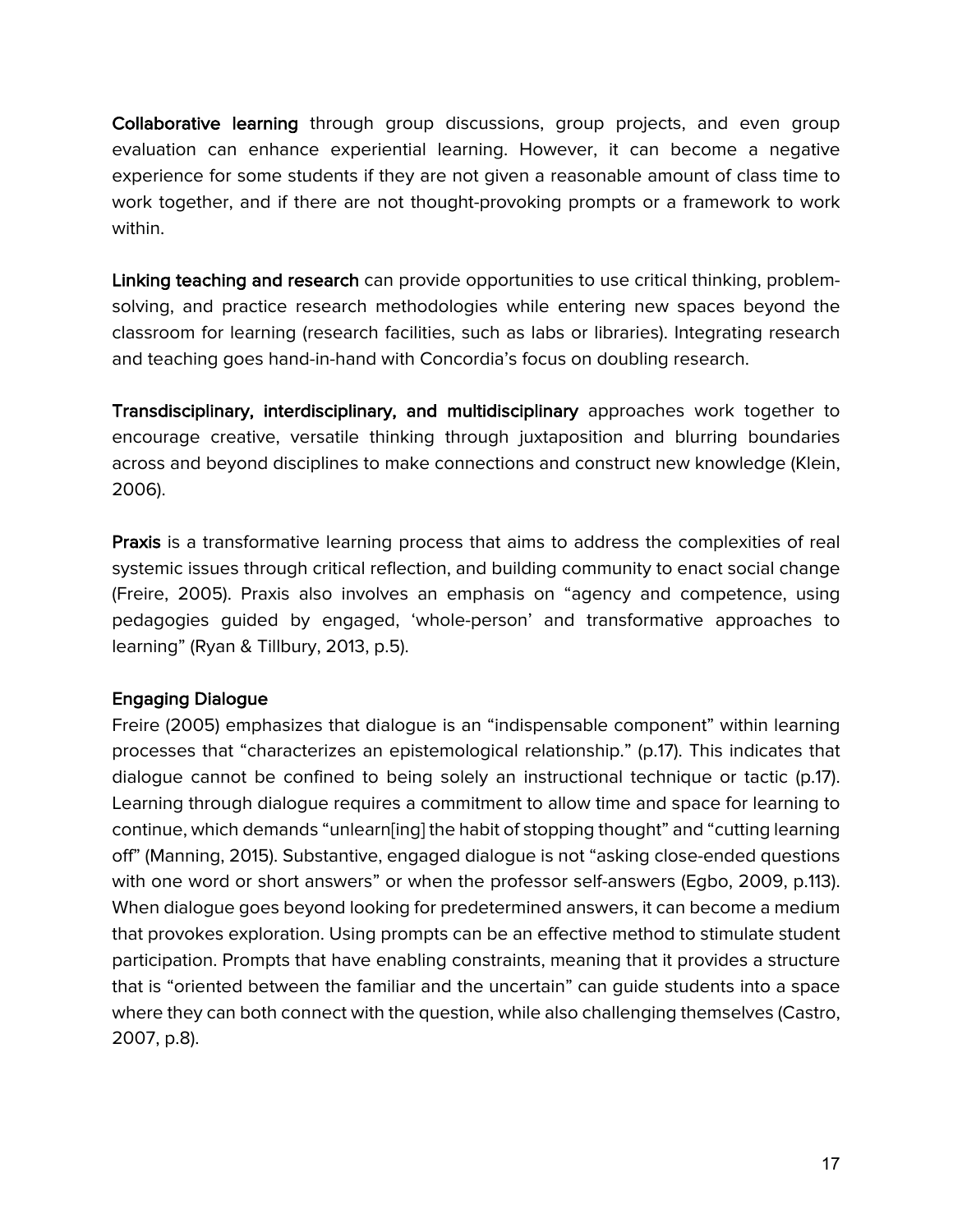#### Diverse Participation

Participation takes many forms, and vocal participation is only one way of recognizing student engagement. Diversifying the ways in which students can engage with others and the material, and in providing feedback to their professors, is essential to creating classrooms that are more inclusive and accessible. An example of this could be giving students time to reflect on questions through journaling or in small groups. Having class discussions and providing opportunities for written feedback from students on their learning styles and preferences of how they would like to engage with people and with the material can expand the possibilities of student engagement, agency and deepen learning. For many programs and courses across the university, this means acknowledging that students participate differently and rethinking how participation is evaluated. Furthermore, in fostering an environment in which students feel safe, included and encouraged to voice their opinions, educators need to be aware of the systemic inequalities that stratify our society (racism, ableism, sexism, xenophobia, homophobia, transphobia, classism, ageism, etc.) and address these injustices that arise within the classroom and course materials.

#### Community/classroom Guidelines

Establishing community/classroom guidelines encourages respectful and open dialogue within a shared learning space. This involves the class having an explicit discussion about expectations, needs and boundaries of the professor, of the students, and of the class as a whole. This activity sets ground rules for shared decision-making that increases their responsibility and accountability in helping make the classroom a comfortable place to be and learn.

#### Shared Decision-making

Shared decision-making stands at the center of a reciprocal learning environment, in which all those participating have the opportunity to contribute equally, but not necessarily in the same ways (Marquis et al., 2018). It encourages and engages students as collaborators in teaching and learning, establishing working relationships based on reciprocity, mutual respect and shared responsibility. Students can provide unique insight from their experiences and backgrounds that inform and contribute to the practice and institution of policies, curriculum and syllabi that directly affect them. When students are treated as partners in higher education traditional assumptions about the identities and relationships of students and teachers are subverted (Matthews et al., 2018, p.11). Transforming students from a more passive role to becoming "critical co-investigators in dialogue with the teacher", involves the "teacher present[ing] material to the students for their consideration" (e.g. negotiating course syllabi) (Freire, 2005, p.81). This experience can become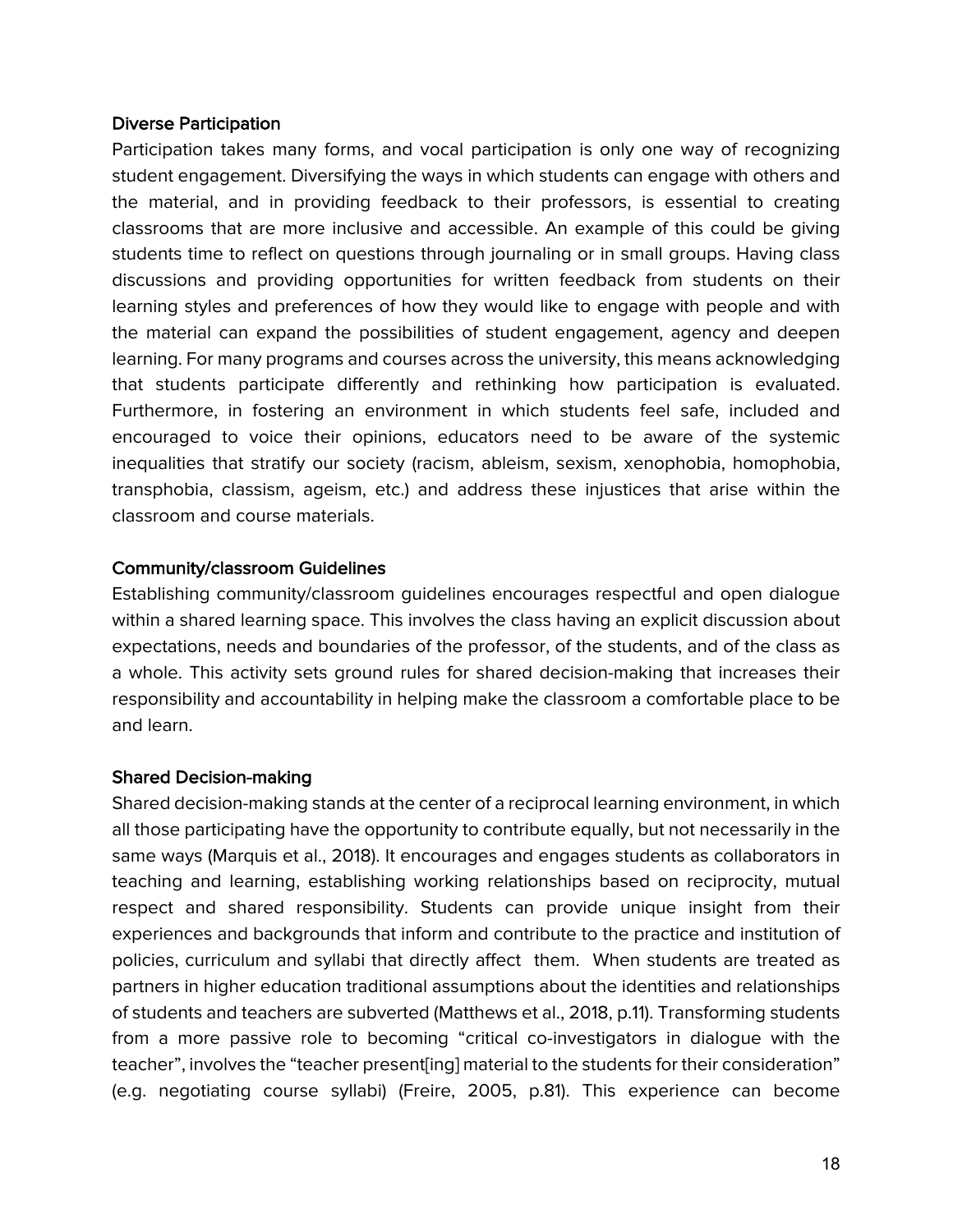transformative for both student and teacher, as it offers "alternative ways of being, knowing, speaking, relating, and feeling" (Shor, 1996, p.2).

#### Questioning Hierarchies

In order to critically reflect on the hierarchy of the institution, policies and teaching practices, it is vital to step back and question the purpose of these authorities. Since the role of the professor is part of a larger system of institutional authority, it becomes a complex undertaking to shift hierarchical roles in order to move towards developing a partnership role with students. Questions that arise from these considerations include: What is the underlying purpose of taking a role of authority? How can boundaries, responsibilities, and roles be established in nonauthoritative ways? Are there aspects of teaching where authority is essential or nonessential? In what ways can power be shared within the classroom? Freire (2005) sees the purpose of the authoritarian teacher as only a means in which it can bring more agency, that "authority must be on the side of freedom, not against it" (p.80). Ultimately, the development of reciprocal roles between professor and student means a shift, in which the professor is "no longer merely the-one-whoteaches, but one who is himself taught" and students "who in turn while being taught also teach" (p.80).

# Case Studies of University Structures that Encourage Student Voice

We will be looking at two case studies that demonstrate approaches universities have taken to encourage student voice, participation and agency. These case studies illustrate, as stated earlier, that change needs to happen at macro, meso and micro levels. The first case study, Students as Partners demonstrates students taking part in decision-making within their faculties, involving institutional changes to incorporate students in the processes of curriculum and program design, which then impacts learning experiences in the classroom. The second case study, L'entente d'evaluation d'UQAM (UQAM's evaluation agreement) demonstrates how students participate in classroom decisionmaking in regards to how they are evaluated, which is established within the university's policies. The case studies showcase concrete possibilities of how to incorporate student voice and participation practices within institutional and course processes and decisionmaking.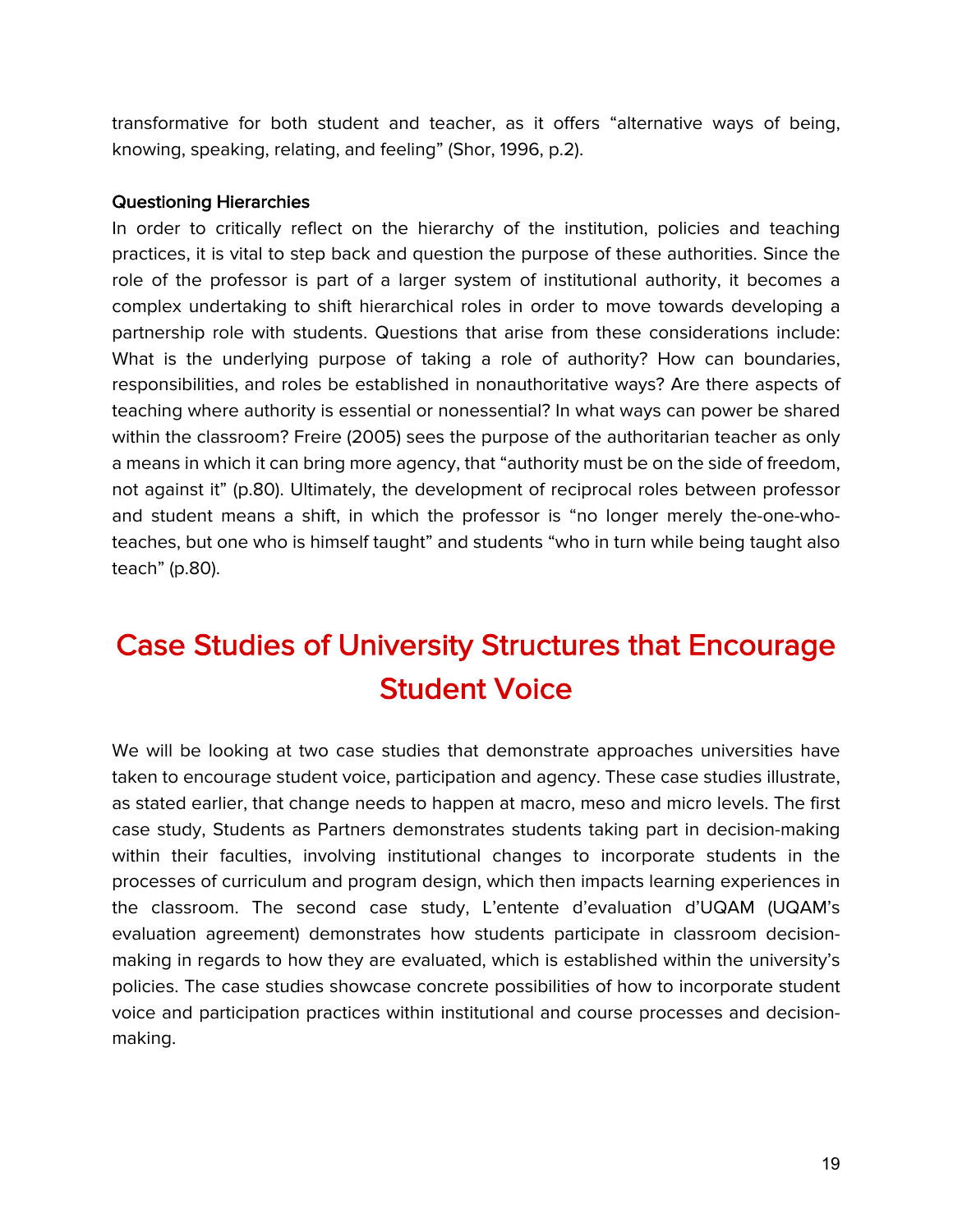### **Students as Partners in Teaching and Learning in Higher Education**

Students as Partners (SaP) is a pedagogical approach recently implemented within many higher education institutions, predominantly in Canada, the US, the UK, and Australia (Kupatadze, 2017). SaP lays out a process of student engagement that positions students as co-creators and active collaborators with faculty, the institution and the curriculum. It is common for student participation to take the form of course evaluations and in departmental staff-student committees, "it is rarer for institutions to go beyond the voice and engage students as partners in designing the curriculum and giving pedagogic advice and consultancy." (Healey et al., 2014, p.9). This approach challenges traditional educational structures use of non-democratic, hierarchical structures, predetermined learning outcomes, and its view student as client (Healey et al., 2014). SaP is "a process of engagement, not a product… [as] it is a way of doing things, rather than an outcome in itself." (p.7)

Partnership is not synonymous with consultation, involvement, and participation. Within the SaP framework, partnership goes beyond opportunities "to express individual opinions" (consultation), "tak[ing] a more active role" (involvement), and "decisions... taken by students to take part in activities" (participation) (p.16). Partnership is where students are engaged in a "joint ownership and decision-making over both the process and the outcome" (Porter, 2012, p.3).

McMaster University and Birmingham City School of Business are two examples of universities employing such programs since 2013 and 2010 respectively (MacPherson Institute, n.d.; Birmingham City University, n.d.). At McMaster, students involved in the SaP program contribute to the development and design of new courses, creating resources for both faculty and students, and collaborate with faculty on other teaching and learning projects (International Students as Partners Institute, n.d.). Under this program, any enrolled student can apply to become a partner and positions for students are paid (16/hour for undergraduates and 20/hour for graduate students) (MacPherson Institute, n.d.). Any student or staff member may submit a project for inclusion in the SaP program. At Birmingham City University, the SaP program has designed over 160 projects and employed over 400 students, "dramatically improving learning experiences across the university in a wide variety of areas" (Birmingham City University, n.d.). Receiving compensation of 10 pounds/hour, students are given the opportunity to gain valuable experience through practical research and one-on-one time working with staff members on an equal plane in a two-way practice. Elon University is another university who has embraced SaP within their Center for Engaged Learning. Their website has a thorough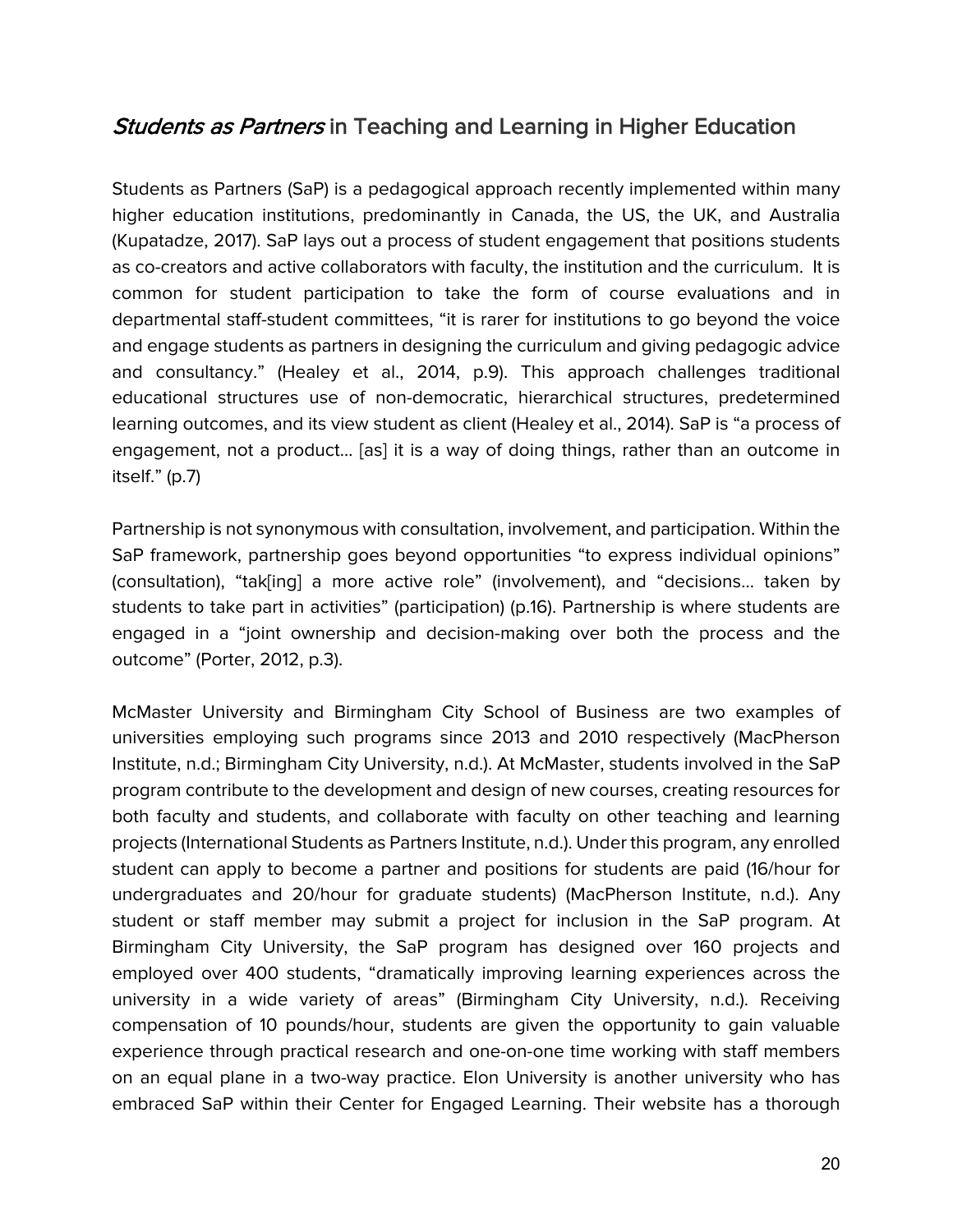explanation, as well as, resources to learn more about this pedagogical approach: https://www.centerforengagedlearning.org/doing-engaged-learning/students-aspartners/

The Students as Partners approach demonstrates how universities can move towards doable, mutually beneficial goals that ignite relationship-building, partnerships and collaboration. This approach creates a valuable shift towards greater student involvement. Elisabeth Dunne (2011) writes:

There is a subtle, but extremely important, difference between an institution that 'listens' to students and responds accordingly, and an institution that gives students the opportunity to explore areas that they believe to be significant, to recommend solutions and to bring about the required changes. The concept of 'listening to the student voice' – implicitly if not deliberately – supports the perspective of student as 'consumer', whereas 'students as change agents' explicitly supports a view of the student as 'active collaborator' and 'co-producer', with the potential for transformation (p.4).

Here, Dunne articulates the difference between a customer-service-kind-of-listening that sees students as consumers within higher education, compared to the collaborative and empowering nature of partnership. Consultation can be a positive step forward, but it is a beginning. Student representation on committees can be a positive way for students to contribute, but it may also feel quite limiting, isolating and may also feel tokenistic at times. For instance, in situations where:

- A student sits as a minority in the room;
- When the rest of the committee seems to vote as a voting block that represents institutional (sometimes corporate) interests;
- When rhetoric, university structures and processes are complex, inaccessible and/or not explained;
- When there is a general reinforcement of established processes and discouragement of any changes to those processes;
- When there is not adequate time given for discussion on agenda points;
- When students are discouraged from speaking with other members outside of the committee.

In these situations, a student can feel that their voice and vote has a very minimal impact. In cases where students feel like they do have an impact, it can often be from hours of unpaid labour articulating and framing their perspective in a way that allows academics, staff and administrators to hear. Partnership offers a process in which people across the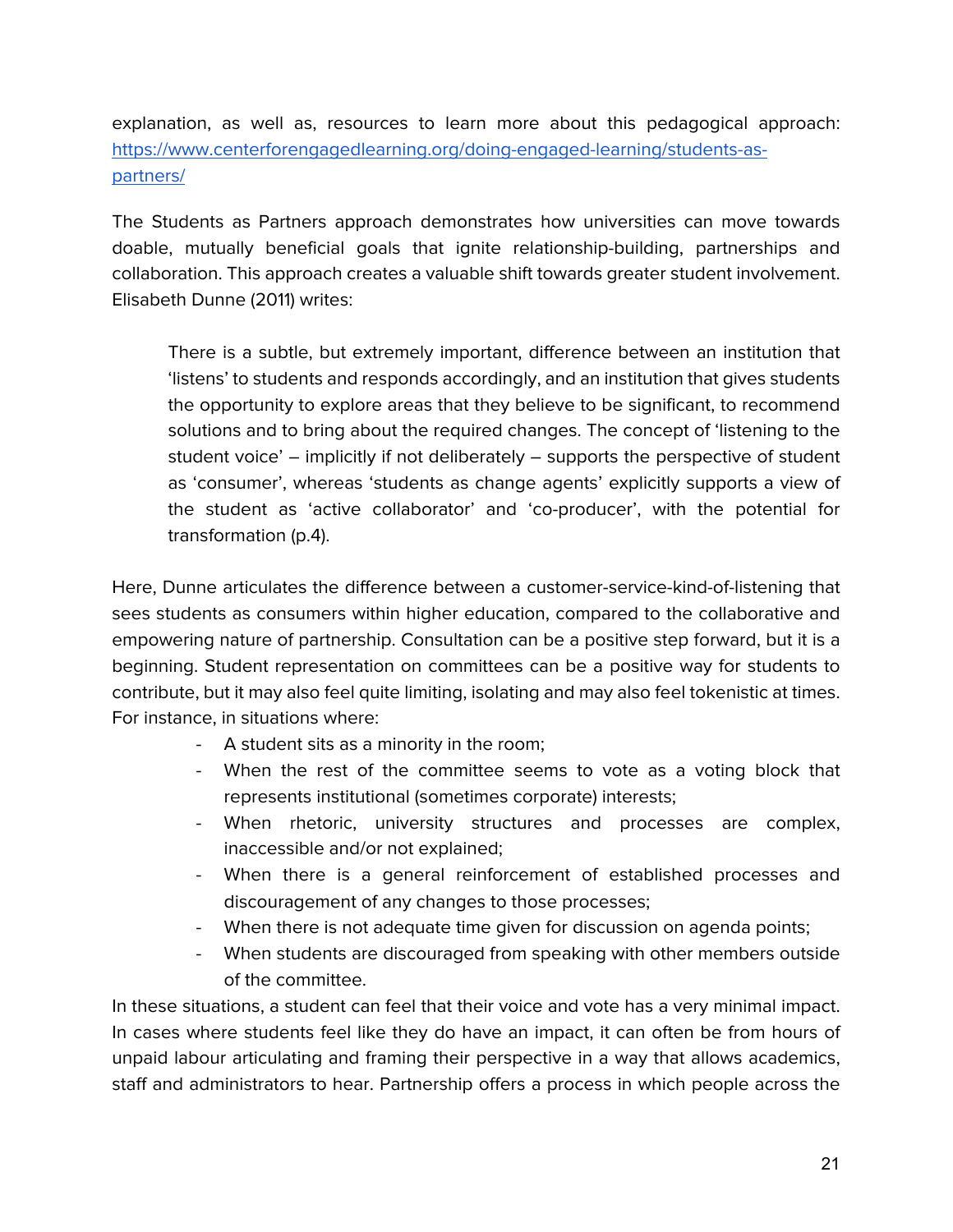university can work towards finding common ground.

### L'Entente d'évaluation de l'Université du Québec à Montréal (UQAM)

UQAM's evaluation agreement provides an example of how democratic processes can take place within higher education classrooms by establishing institutional policies. This evaluation agreement happens through a negotiation process between the professor and the students in regards to the evaluation within course syllabus.

The negotiation process is laid out in UQAM's policy, Règlement numéro 5 (UQAM, 2019). Within this policy, it indicates that the amount, deadlines, and percentages of assignments within the course syllabus are up for discussion and need to be democratically agreed upon by both the professor and students. During the first two weeks of classes, this agreement contract must be signed by the professor and two students from the class. One limitation is in the case of a course being taught with multiple group sections, there cannot be large disparities between the various groups' assignments.

In the case of a dispute that inhibits the agreement to be signed, the academic affairs coordinator of l'association étudiante modulaire (Modular Student Association) or a faculty member can be contacted to act as a mediator (AMÉBES, n.d.). If there continues to be disagreement, the head of the department can decide on the agreement, which you can appeal through les conseils académiques (the academic council). After appeal, the decision is final. Under considerable circumstances (i.e. a strike, a teacher is ill, etc.), an amendment of the agreement can be reopened and modified if the professor agrees and at least two-thirds of the group are present. Finally, in exceptional circumstances, the Vice-Rector for Academic Life may allow, where appropriate, the adoption of changes to the evaluation agreement without having to file a notice.

There are different approaches that the professors and students can take to reach an agreement. Overall, professors come prepared either with a draft of the syllabus or provide a syllabus with choices. Some professors are open to modifying the form of assignment (e.g. exam or essay), even though that is not specified in the policy. The negotiation can happen in different ways. For instance, professors may leave the room to let the students discuss, while others stay during the conversation. Students can either decide through consensus or by majority vote if they agree with what the professor has prepared or if they want to propose a modification (AMÉBES, n.d.).

Two other noteworthy mentions within the policy is that exams cannot be worth more than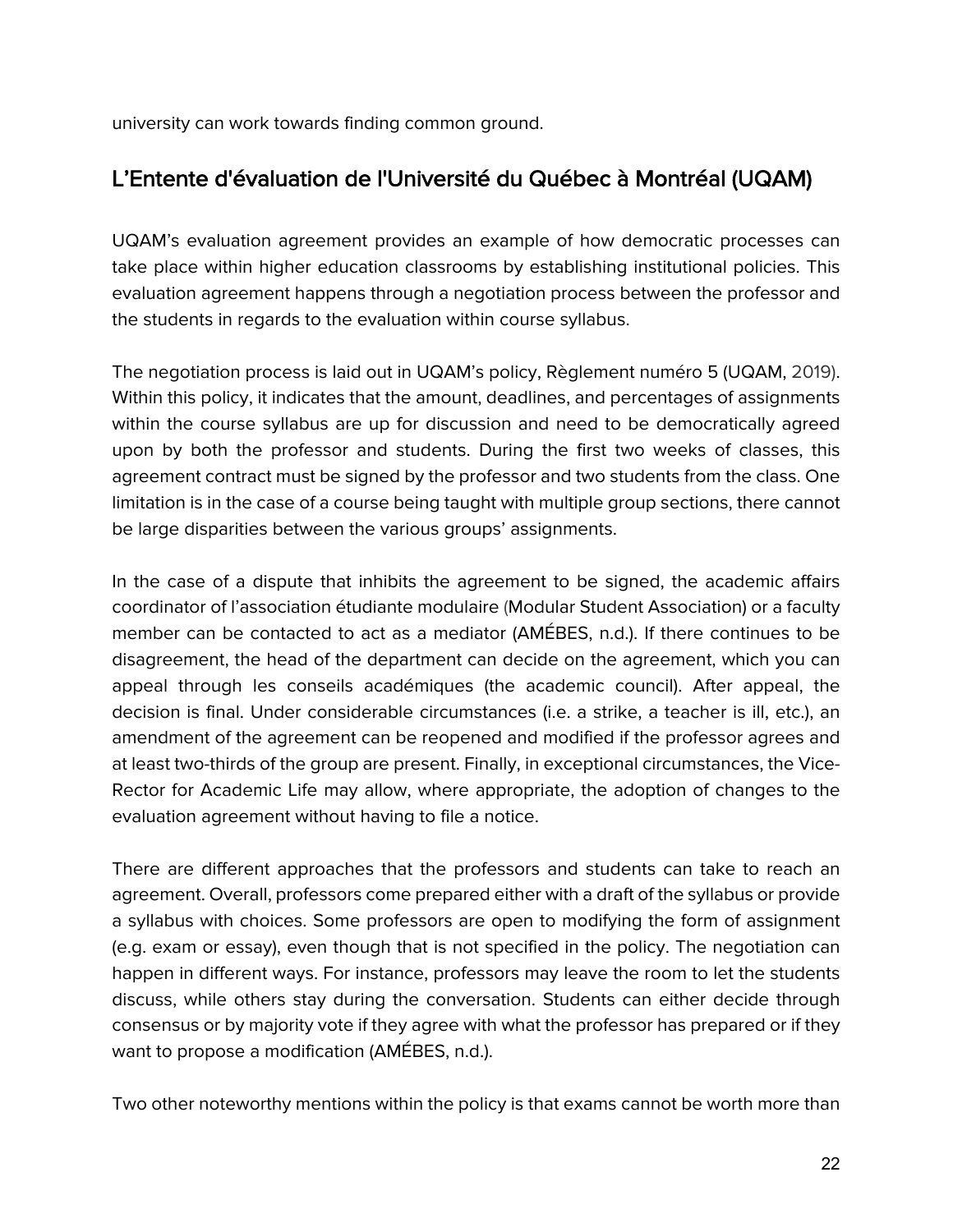50% of the final grade of the course, and if the evaluation involves single quarterly work, the process of completing this work must be evaluated several times during the session (i.e. staged notation).

## **Discussion**

Concordia and the CSU both want an accessible university that encourages student wellness, and fosters student academic achievement. The aim of this report is to bring attention to the voices of students who would like to be a part of the discussion and decision-making both within and beyond the classroom. Student inclusion across these spaces offers opportunities for students to learn, while students are also providing invaluable perspectives to professors, staff and administration at Concordia. As outlined in the Report, research shows that initiatives that encourage student voice, active participation and partnership bring a diverse array of benefits to the university community. These benefits include increased student attendance, academic achievement, cooperation, responsibility, creativity, confidence, and contributions to the academic community (Healey et al., 2014; Klein, 2006; Bennis, n.d.).

While the 2019 CSU survey findings show that most Concordia undergraduates would like to have a say in what they learn, how they learn, how they are evaluated, as well as, having a say in university decision-making and policy, a majority of students currently feel that they "never" or "hardly ever" have a say in these areas (Clark-Gardner & Idris, 2019, p.5- 6). Student qualitative responses articulate their desire for more diverse teaching methods, such as, hands-on learning and more choice and variation in how they are evaluated (p.8). The survey reveals the importance of strengthening measures to address student health and well-being given that the majority of students felt financially stressed and that their studies negatively impact their mental health (p.20). Students can be a part of these conversations and solutions through collaborative student-university partnerships that emphasize respect, openness, and innovation. Together, Concordia and the CSU has a valuable role in making this happen.

Student voice is a particular importance given the normalization of corporate university culture that prioritizes productive efficiency and the quantification of success over the quality of life for students, faculty and staff. How can institutional expectations and processes align with faculty and student wellness? How can we establish a balanced approach between process and product, quality and quantity, and connectivity/productivity? Undergraduate students need to have a voice in how they are impacted by this market style culture and become key partners in creating learning environments where they can thrive.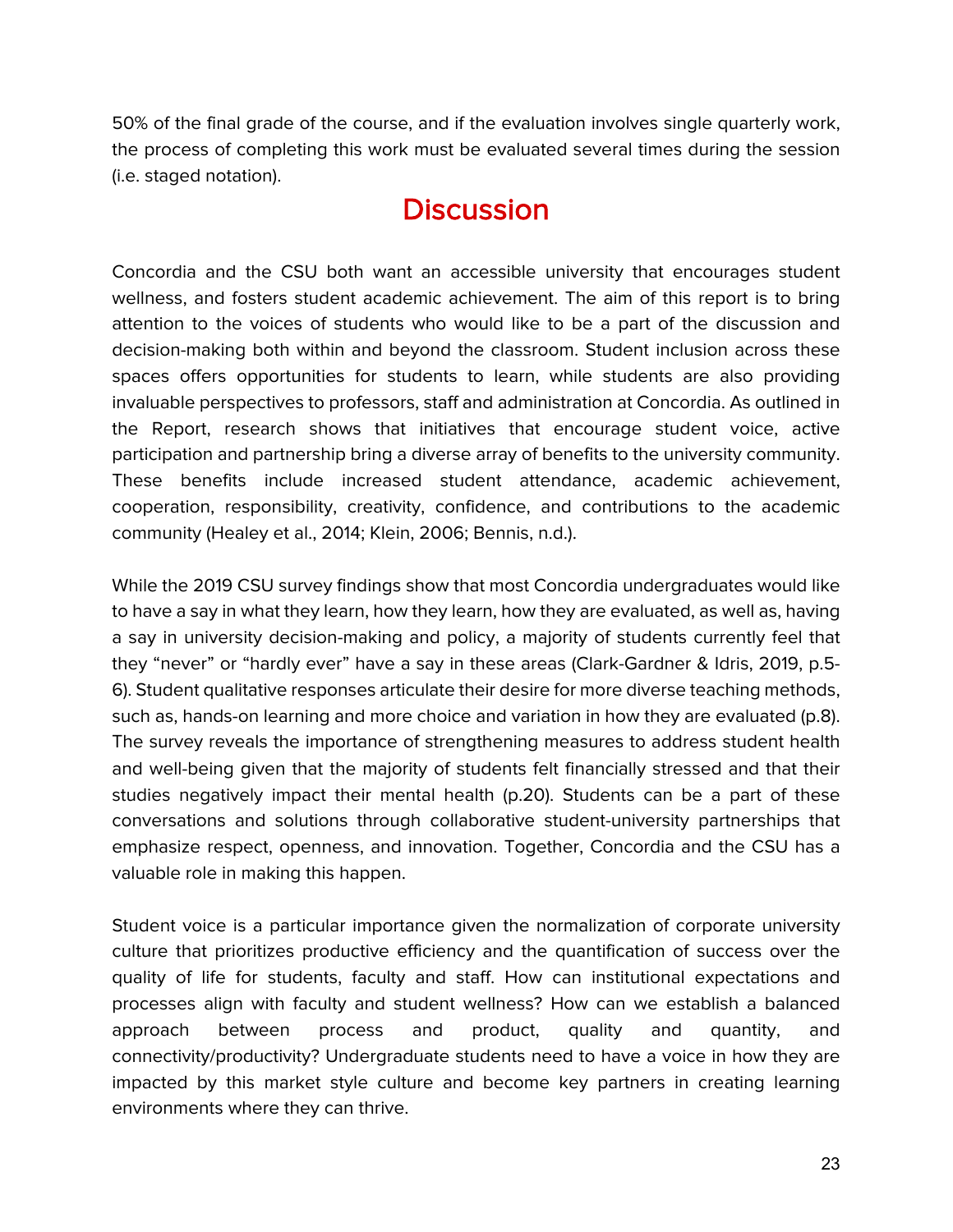The Student as Partners (see p.18) approach provides a valuable example of how universities can move towards doable, mutually beneficial goals that ignite relationshipbuilding, partnerships and collaboration. UQAM's l'entente d'évaluation demonstrates how pedagogical processes can be implemented into university-wide policies as a way to legitimize student voice and participation within the classroom structures at the institution. Many Concordia professors are adapting their pedagogies through integrating practices that increase student participation and decision-making. These initiatives affirm the CSU survey and Classroom Pedagogy: A Conversation Between Students and Teachers findings on the importance of Concordia undergraduate students contributions to pedagogy, curriculum, evaluation and the institutional culture. The CSU undergraduate survey findings invite our Concordia community — students, faculty/instructors, staff and administrators — to critically reflect on our current understandings and enactments of student voice in the goal to deepen and expand the meaningful integration of student voice across all facets of our community.

### References

- AMÉBES. (n.d.). L'Entente d'évaluation. Retrieved from https://amebesuqam.wixsite.com/amebes/blank-ct62.
- Bennis, D. (n.d.). What is Democratic Education? Retrieved from http://democraticeducation.org/index.php/features/what-is-democratic-education/
- Birmingham City University. (n.d.). Student Academic Partnerships. Retrieved from www.bcu.ac.uk/business-school/student-experience-and-employability/earn-whileyou-learn/student-academic-partnerships.
- Carnell, B., & Fung, D. (2017). Developing the Higher Education Curriculum: Researchbased Education in Practice. London: UCL Press.
- Carnell, E. (2007). Conceptions of Effective Teaching in Higher Education: Extending the Boundaries. Teaching in Higher Education, 12(1), 25-40, DOI: 10.1080/13562510601102081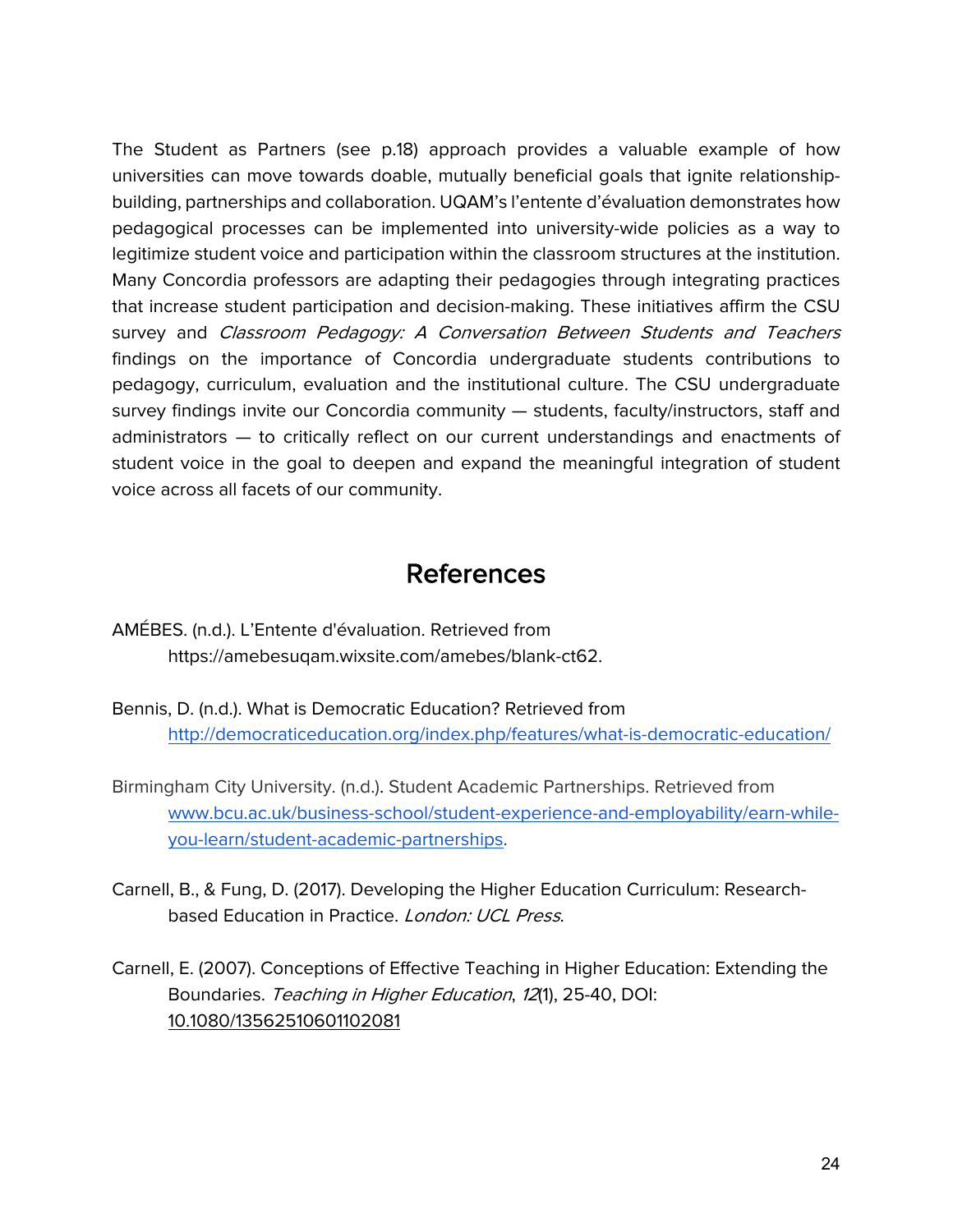Clark-Gardner, M., & Idris, M. (2019). CSU 2019 Annual Undergraduate Survey (pp. 1–22). Montreal,QC: Concordia Student Union. Retrieved from https://www.csu.qc.ca/wpcontent/uploads/2019/05/CSU-2019-Annual-Undergrad-Survey.pdf

Castro, J. C. (2007). Enabling Artistic Inquiring. *Canadian Art Teacher*, 6 (1), 6-16.

Concordia University. (n.d.) Embrace the City, Embrace the World. Retrieved from https://www.concordia.ca/about/strategic-directions/9-directions/embrace-cityembrace-world.html

Concordia University. (n.d.). Experiment Boldly. Retrieved from https://www.concordia.ca/about/strategic-directions/9-directions/experimentboldly.html

Concordia University. (n.d.). Double our research. Retrieved from http://www.concordia.ca/about/strategic-directions/9-directions/double-ourresearch.html

- Concordia University. (n.d.). 9 Directions. Retrieved from https://www.concordia.ca/about/strategic-directions/9-directions.html
- Concordia University. (n.d.). Get Your Hands Dirty. Retrieved from https://www.concordia.ca/about/strategic-directions/9-directions/get-your-handsdirty.html
- Concordia University. (n.d.). Go Beyond. Retrieved from https://www.concordia.ca/about/strategic-directions/9-directions/go-beyond.html
- Concordia University. (n.d.). Teach for Tomorrow. Retrieved from https://www.concordia.ca/about/strategic-directions/9-directions/teach-fortomorrow.html
- Darling-Hammond, L. (1996). The Right to Learn and the Advancement of Teaching: Research, Policy, and Practice for Democratic Education. American Educational Research Association, 25(6), 5-17.

Dewey, J. (2015). Experience & Education. New York: Free Press.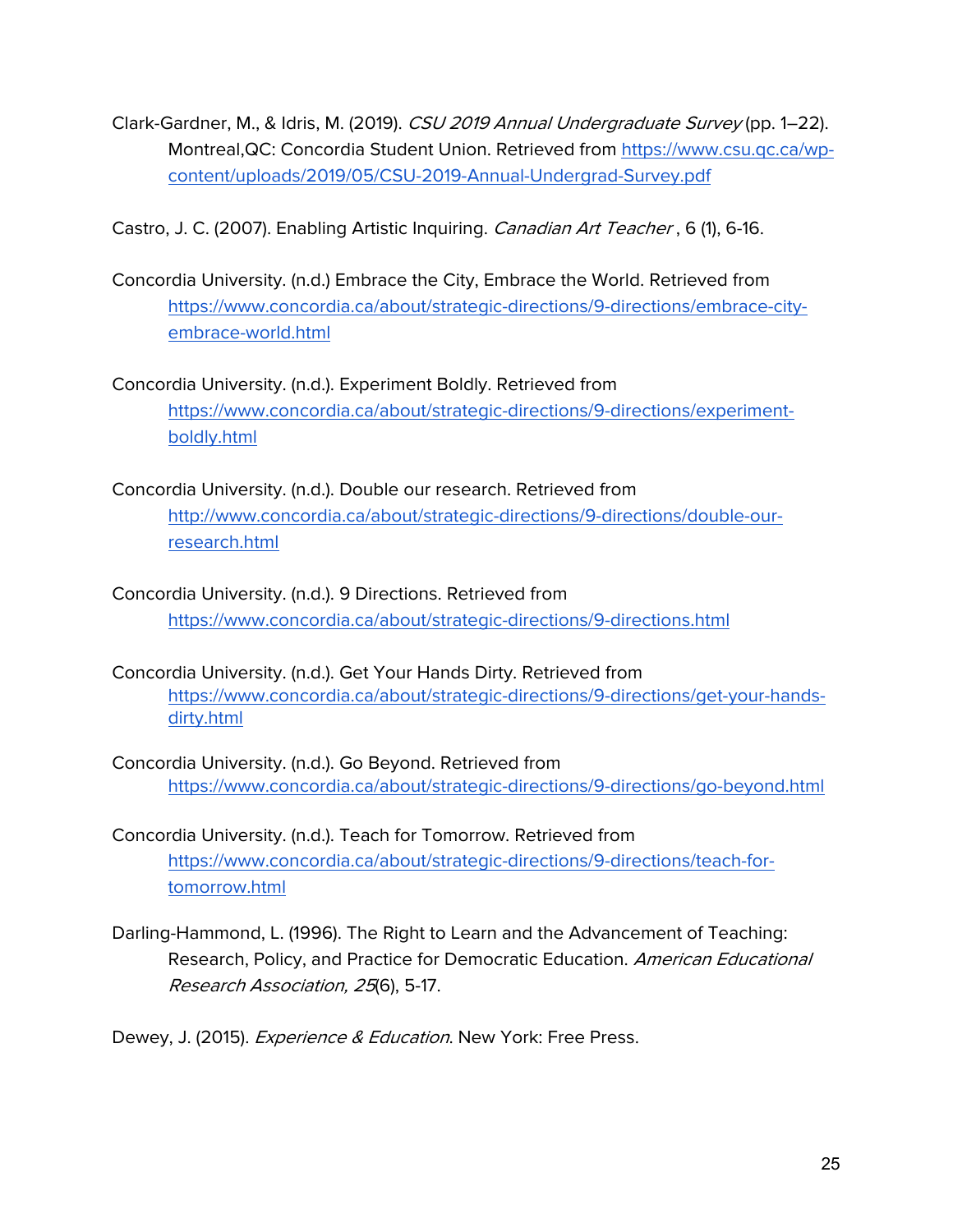Dunne, E. & Zandstra, R. (2011). Students as change agents – new ways of engaging with learning and teaching in higher education. London: Higher Education Academy Publication.

Egbo, B. (2009). Teaching for Diversity in Canadian Schools. Pearson Canada Inc.

Freire, P. (2005). *Pedagogy of the Oppressed*. The Continuum International Publishing Group Inc.

- Fry, H., Ketteridge, S. and Marshall, S. (2009). A Handbook for Teaching and Learning in Higher Education (3rd ed.). London: Routledge.
- Healey, M., Flint, A., & Harrington, K. (2014). *Engagement through Partnership: Students* as Partners in Learning and Teaching in Higher Education (pp.1-77). Heslington, York: Higher Education Academy. Retrieved from https://www.heacademy.ac.uk/system/files/resources/engagement\_through\_partn ership.pdf
- International Students as Partners Institute. (n.d.) About Students as Partners. Retrieved from http://macblog.mcmaster.ca/summer-institute/about-students-as-partners/
- Klein, J. T. (2006). A Platform for a Shared Discourse of Interdisciplinary Education. Journal of Social Science Education, 5(2), 10-18.
- Kupatadze, K. (2017). Students as Partners. Center for Engaged Learning. Retrieved from https://www.centerforengagedlearning.org/doing-engaged-learning/students-aspartners/#impact-resources.
- Lujan, H. L., & Dicarlo S. E. (2006). Too Much Teaching, Not Enough Learning: What Is the Solution?. Advances in Physiology Education, 30(1), 17-22.
- MacPherson Institute. (n.d.). Student Partners Program. Retrieved from http://mi.mcmaster.ca/student-partners-program/
- Manning, E. (2015). 10 Propositions for a Radical Pedagogy, or How To Rethink Value. Inflexions, 8. Retrieved from http://www.inflexions.org/radicalpedagogy/PDF/Manning.pdf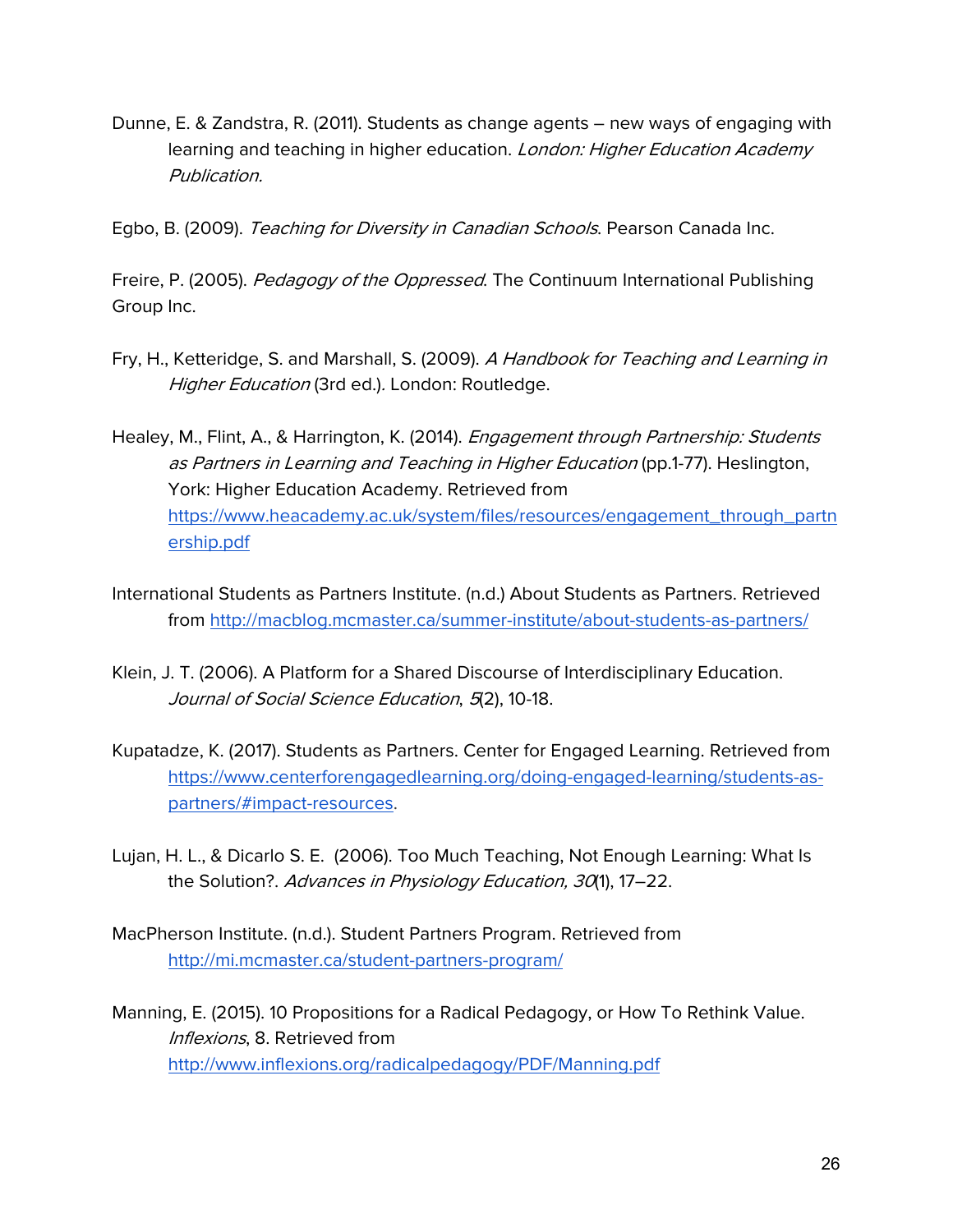- Marquis, E., Guitman, R., Black, C., Healey, M., Matthews, K. E., & Dvorakova, S. (2018). Growing partnership communities: What experiences of an international institute suggest about developing student-staff partnership in higher education. Innovations in Education and Teaching International, 56(2), 184-194.
- Mascolo, M. F. (2009). Beyond Student-Centered and Teacher-Centered Pedagogy: Teaching and Learning as Guided Participation. Pedagogy and the Human Sciences, 1(1), 3-27. Retrieved from http://scholarworks.merrimack.edu/phs/vol1/iss1/6
- Matthews, K. E., Cook-Sather, A., Acai, A., Dvorakova, S. L., Felten, P., Marquis, E. & Mercer-Mapstone, L. (2018). Toward theories of partnership praxis: an analysis of interpretive framing in literature on students as partners in teaching and learning, Higher Education Research & Development, <sup>28</sup> (2), 280-293, DOI: 10.1080/07294360.2018.1530199
- Morrison, K. A. (2008). Democratic classrooms: Promises and challenges of student voice and choice, part one. Educational Horizons, Fall 2018, 50-60.
- Peters, M. A. (2013). Managerialism and The Neoliberal University: Prospects for New Forms of "Open Management" in Higher Education. Contemporary Reedings in Law and Social Justice, 5(1), 11-26.
- Porter, A. (2012). Report on the Meaningful Student Engagement Project (pp. 1-14). The Higher Education Academy. Retrieved from https://www.heacademy.ac.uk/system/files/meaningful\_student\_engagement\_rep ort.pdf)
- Quaglia, R. J., & Fox, K. M. (2018). Student voice: A way of being. Australian Educational Leader, 40(1), 14-18.
- Ryan, A., & Tilbury, D. (2013). Flexible Pedagogies: New Pedagogical Ideas (pp.1-41). Higher Education Academy. Retrieved from https://www.heacademy.ac.uk/system/files/resources/npi\_report.pdf
- Shor, I. (1996). When Students Have Power: Negotiating Authority in a Critical Pedagogy. Chicago, IL: University of Chicago Press.